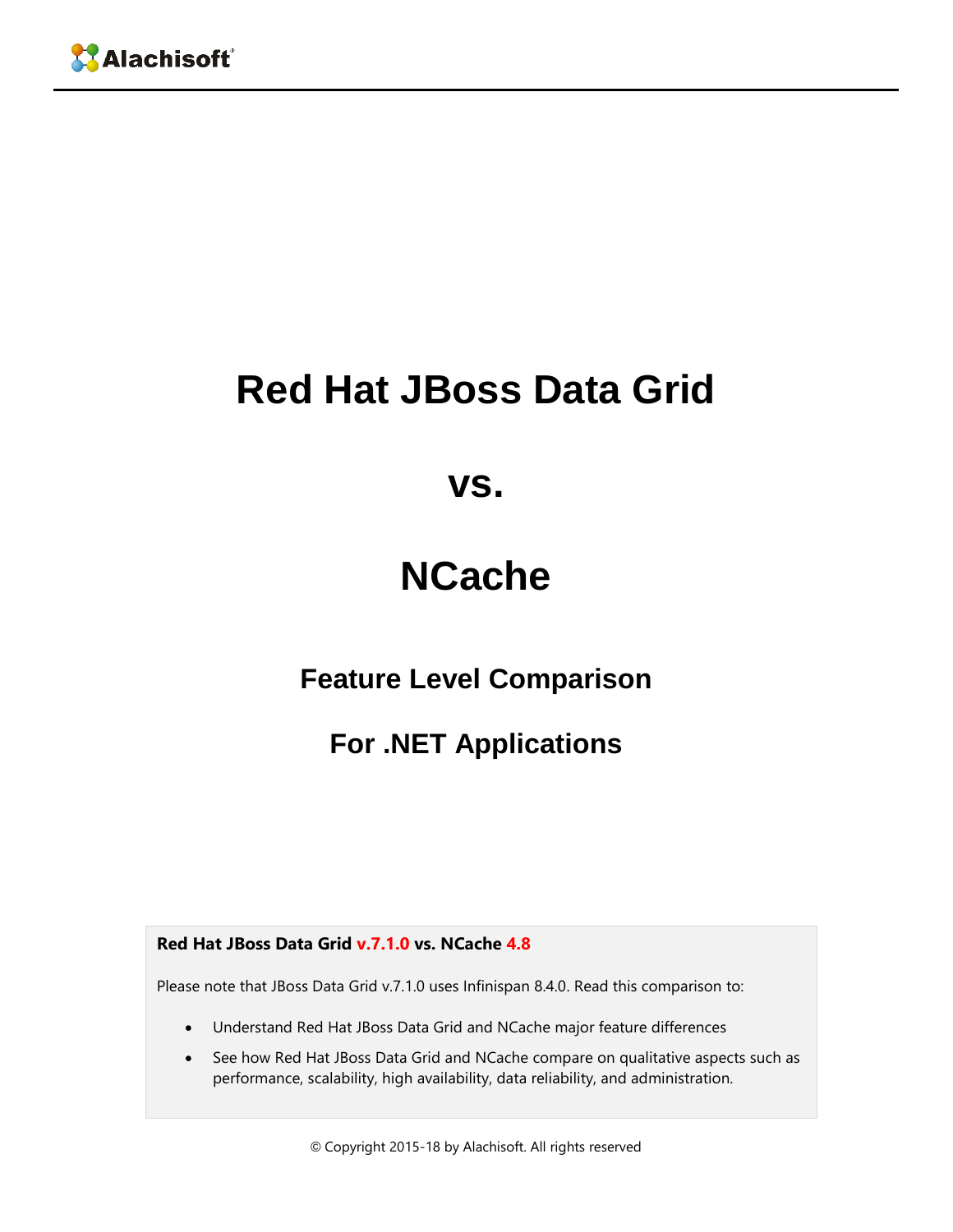### **Table of Content**

| 1    |  |
|------|--|
| 2    |  |
| 2.1  |  |
| 2.2  |  |
| 2.3  |  |
| 2.4  |  |
| 2.5  |  |
| 2.6  |  |
| 2.7  |  |
| 2.8  |  |
| 2.9  |  |
| 2.10 |  |
| 2.11 |  |
| 2.12 |  |
| 2.13 |  |
| 2.14 |  |
| 2.15 |  |
| 2.16 |  |
| 2.17 |  |
| 2.18 |  |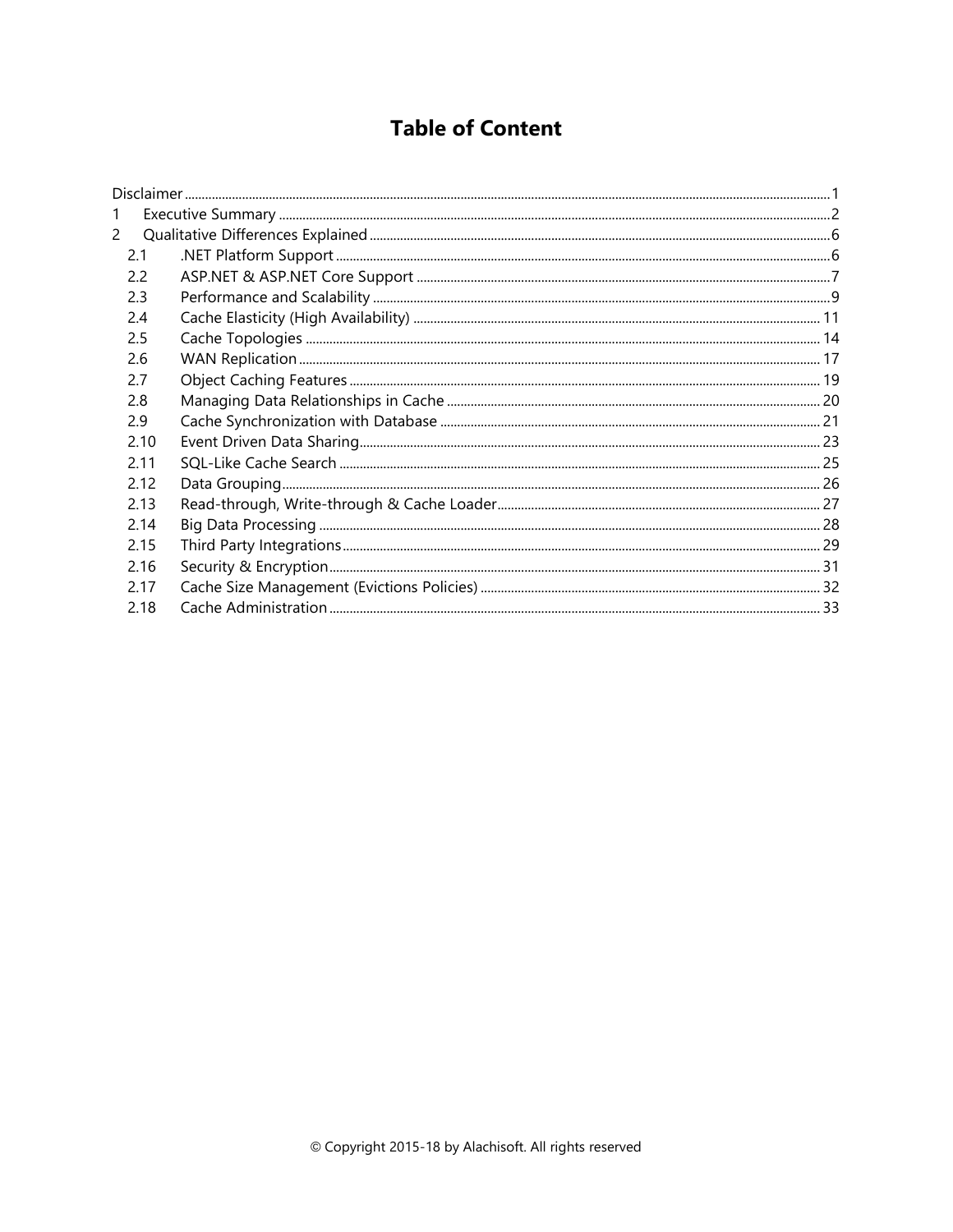### <span id="page-2-0"></span>**Disclaimer**

The comparison provided in this document is for the purpose of helping you get a better understanding of RedHat JBoss Data Grid versus NCache. Information obtained about RedHat JBoss Data Grid Cache is from the freely available downloads, documents, and forums.

We did not conduct any scientific benchmarks for performance and scalability of RedHat JBoss Data Grid so our assessment about it may be different from yours. NCache benchmarks are already published on our website [\(http://www.alachisoft.com\)](http://www.alachisoft.com/) for you to see.

Additionally, we have made a conscious effort to be objective, honest, and accurate in our assessments in this document. But, any information about RedHat JBoss Data Grid could be unintentionally incorrect or missing, and we do not take any responsibility for it.

Instead, we strongly recommend that you do your own comparison of NCache with RedHat JBoss Data Grid and arrive at your own conclusions. We also encourage you to do performance benchmarks RedHat JBoss Data Grid and NCache both in your environment for the same purpose.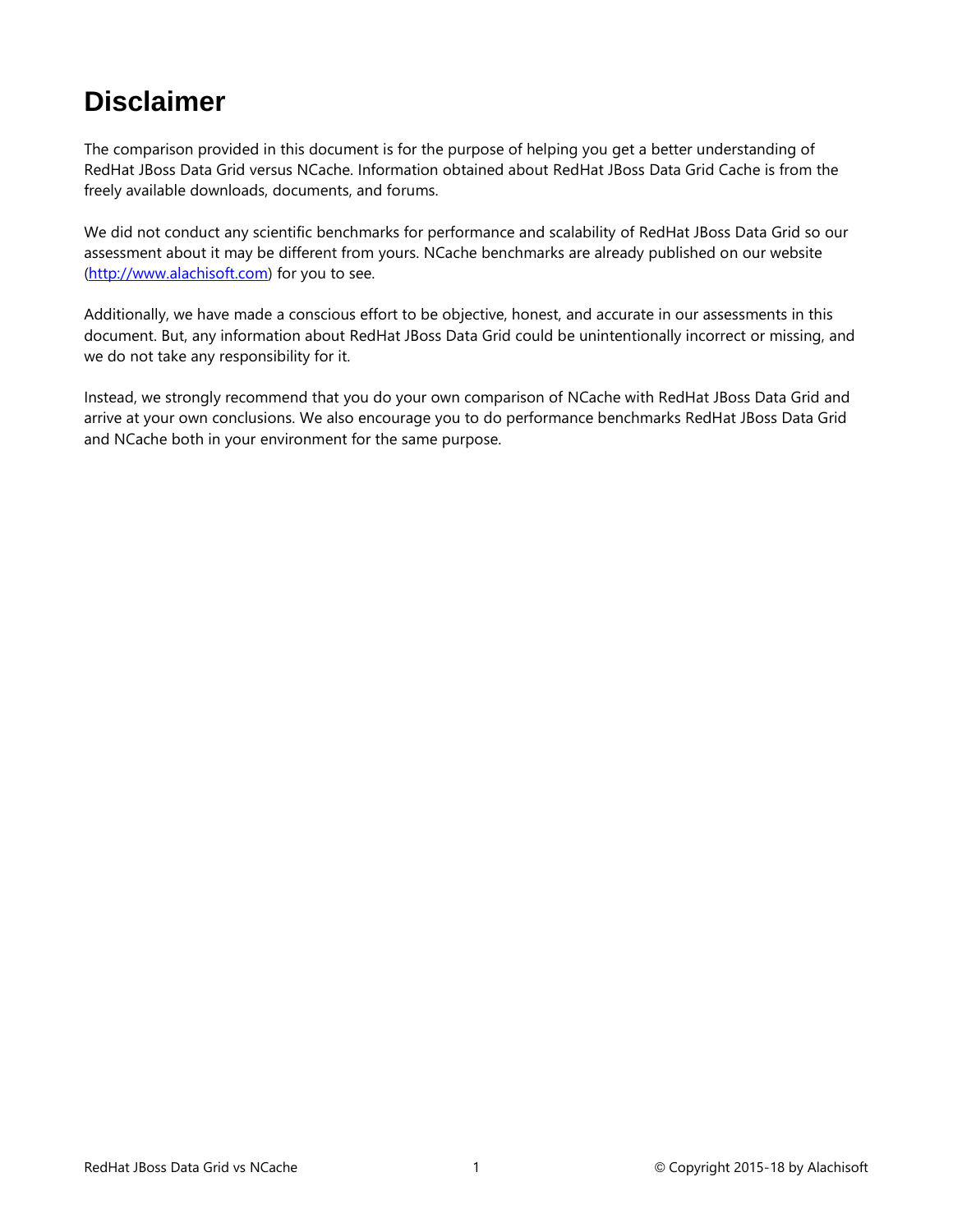## <span id="page-3-0"></span>**1 Executive Summary**

This document compares RedHat JBoss Data Grid with NCache and contrasts their significant differences. This comparison focuses on all the major areas that a good in-memory distributed cache should provide.

| <b>Feature</b>                                                          | <b>RedHat JBoss Data Grid</b> | <b>NCache</b>             |
|-------------------------------------------------------------------------|-------------------------------|---------------------------|
|                                                                         |                               |                           |
| .NET Platform Support                                                   |                               |                           |
| .NET Cache Client                                                       | <b>Partial support</b>        | Supported                 |
| .NET Core Cache Client<br>$\overline{\phantom{0}}$                      | <b>Not Supported</b>          | Supported                 |
| .NET NuGet Packages<br>-                                                | <b>Not Supported</b>          | Supported                 |
| .NET Cache Server<br>$\overline{\phantom{a}}$                           | <b>Not Supported</b>          | Supported                 |
| .NET Core Cache Server<br>$\overline{\phantom{a}}$                      | <b>Not Supported</b>          | <b>Coming Soon</b>        |
| .NET Server-Side Code<br>$\overline{\phantom{a}}$                       | <b>Not Supported</b>          | Supported                 |
| .NET Core Server-Side Code<br>$\overline{\phantom{a}}$                  | <b>Not Supported</b>          | <b>Coming Soon</b>        |
| <b>ASP.NET &amp; ASP.NET Core Support</b>                               |                               |                           |
| ASP.NET Core Session Persistence (basic)                                | <b>Not Supported</b>          | Supported                 |
| ASP.NET Core Session Persistence (advanced)<br>$\overline{\phantom{a}}$ | <b>Not Supported</b>          | Supported                 |
| ASP.NET Core Sessions (Multiple-site)<br>$\overline{\phantom{a}}$       | <b>Not Supported</b>          | Supported                 |
| ASP.NET Session State Caching (basic)<br>$\overline{\phantom{a}}$       | <b>Not Supported</b>          | Supported                 |
| ASP.NET Session State Caching (advanced)<br>$\overline{\phantom{a}}$    | <b>Not Supported</b>          | Supported                 |
| ASP.NET Sessions State (Multiple-site)<br>$\overline{\phantom{a}}$      | <b>Not Supported</b>          | Supported                 |
| <b>ASP.NET View State Cache</b>                                         | <b>Not Supported</b>          | Supported                 |
| <b>ASP.NET Output Cache</b><br>$\overline{\phantom{0}}$                 | <b>Not Supported</b>          | Supported                 |
|                                                                         |                               |                           |
| <b>Performance and Scalability</b>                                      |                               |                           |
| Cache Performance                                                       | Please verify yourself        | <b>Super Fast</b>         |
| Cache Scalability<br>$\overline{\phantom{0}}$                           | Please verify yourself        | <b>Extremely Scalable</b> |
| <b>Bulk Operations</b><br>$\overline{\phantom{0}}$                      | Supported                     | Supported                 |
| <b>Async Operations</b>                                                 | Supported                     | Supported                 |
| Compression                                                             | <b>Not Supported</b>          | Supported                 |
| <b>Fast Compact Serialization</b><br>-                                  | Partial support               | Supported                 |
| Indexes<br>-                                                            | Supported                     | Supported                 |
| Multiple NIC Binding<br>-                                               | <b>Not Supported</b>          | Supported                 |
| <b>Cache Elasticity (High Availability)</b>                             |                               |                           |
| Dynamic Cache Cluster                                                   | Supported                     | Supported                 |
| Peer to Peer Architecture<br>$\overline{\phantom{0}}$                   | Supported                     | Supported                 |
|                                                                         |                               |                           |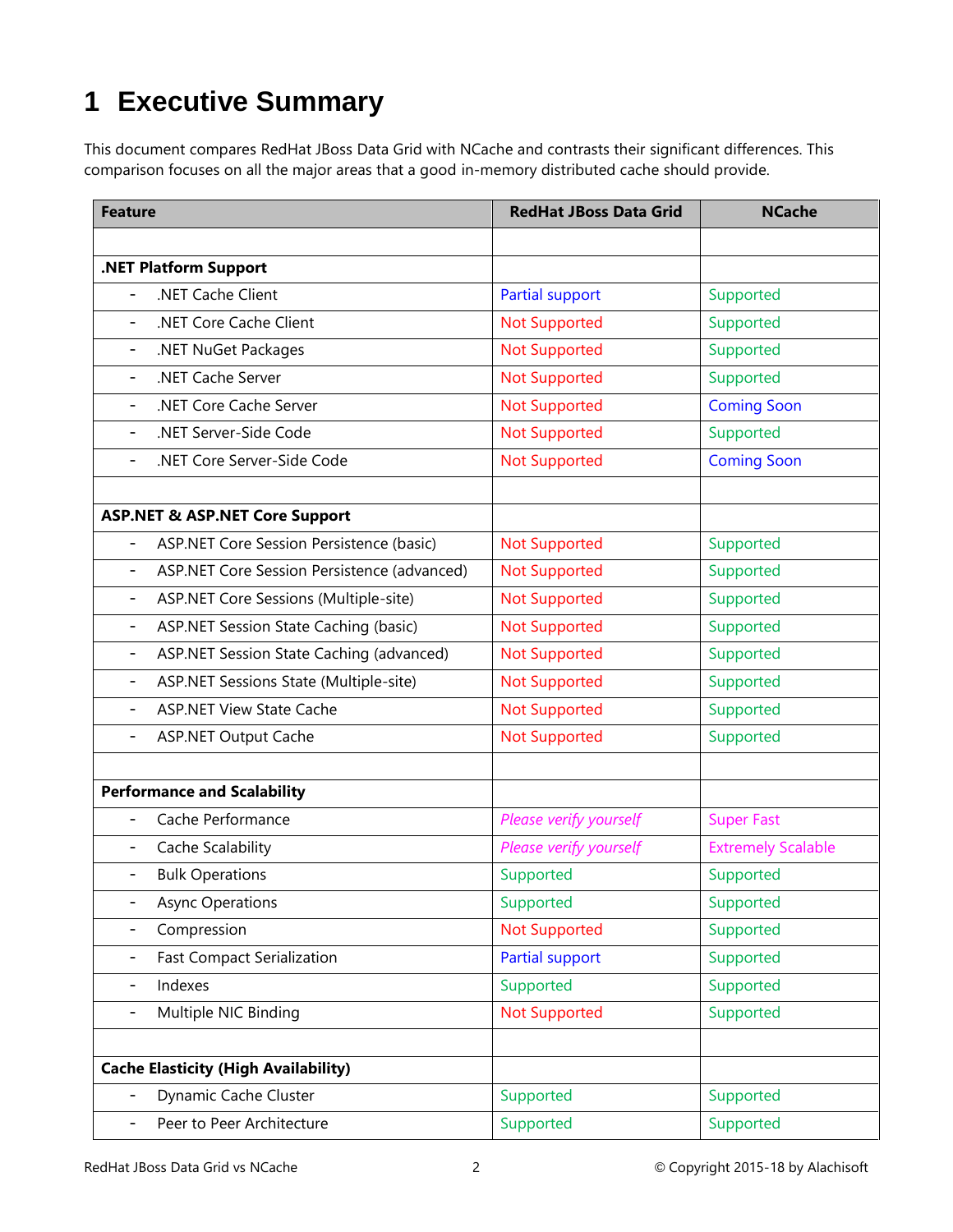| <b>Feature</b>                                           | <b>RedHat JBoss Data Grid</b> | <b>NCache</b>   |
|----------------------------------------------------------|-------------------------------|-----------------|
| <b>Connection Failover</b>                               | Supported                     | Supported       |
| <b>Dynamic Configuration</b><br>$\overline{\phantom{a}}$ | Supported                     | Supported       |
| <b>Multiple Clusters</b><br>$\overline{\phantom{a}}$     | Supported                     | Supported       |
| Named Caches<br>$\overline{\phantom{a}}$                 | Supported                     | Supported       |
| <b>Cluster Specific Events</b><br>-                      | Supported                     | Supported       |
| Split Brain<br>$\overline{\phantom{0}}$                  | Supported                     | Supported       |
|                                                          |                               |                 |
| <b>Cache Topologies</b>                                  |                               |                 |
| Local Cache<br>$\overline{\phantom{0}}$                  | Supported                     | Supported       |
| Client Cache (Near Cache)<br>$\overline{\phantom{0}}$    | Supported                     | Supported       |
| Mirrored Cache<br>$\overline{\phantom{a}}$               | Not supported                 | Supported       |
| <b>Replicated Cache</b><br>$\overline{\phantom{a}}$      | Supported                     | Supported       |
| <b>Partitioned Cache</b><br>$\overline{\phantom{a}}$     | Supported                     | Supported       |
| Partitioned-Replica Cache<br>$\qquad \qquad -$           | Supported                     | Supported       |
| Partitioned Data Balancing<br>$\overline{\phantom{a}}$   | Supported                     | Supported       |
| Load Balancing<br>$\overline{\phantom{a}}$               | Supported                     | Supported       |
| Partitioned Data Affinity<br>-                           | Supported                     | Not supported   |
| Persistence<br>$\overline{a}$                            | Supported                     | Supported       |
|                                                          |                               |                 |
| <b>WAN Replication</b>                                   |                               |                 |
| Active - Passive                                         | Supported                     | Supported       |
| Active - Active                                          | <b>Not Supported</b>          | Supported       |
| <b>Conflict Resolution</b><br>$\overline{\phantom{0}}$   | <b>Not Supported</b>          | Supported       |
| De-duplication<br>$\qquad \qquad -$                      | <b>Not Supported</b>          | Supported       |
| Data Security                                            | <b>Partial support</b>        | Supported       |
|                                                          |                               |                 |
| <b>Object Caching Features</b>                           |                               |                 |
| Get, Add, Insert, Remove, Exists, Clear Cache            | Supported                     | Supported       |
| Expirations<br>$\overline{\phantom{a}}$                  | Supported                     | Supported       |
| Lock & Unlock<br>$\overline{\phantom{a}}$                | Supported                     | Supported       |
| <b>Streaming API</b><br>$\overline{\phantom{0}}$         | Supported                     | Supported       |
| Transactions<br>-                                        | <b>Partial support</b>        | Partial support |
| Data Portability<br>$\overline{\phantom{a}}$             | Supported                     | Supported       |
| Item Versioning<br>-                                     | Supported                     | Supported       |
| Multiple Object Versions<br>$\overline{\phantom{a}}$     | Supported                     | Supported       |
|                                                          |                               |                 |
| <b>Managing Data Relationships in Cache</b>              |                               |                 |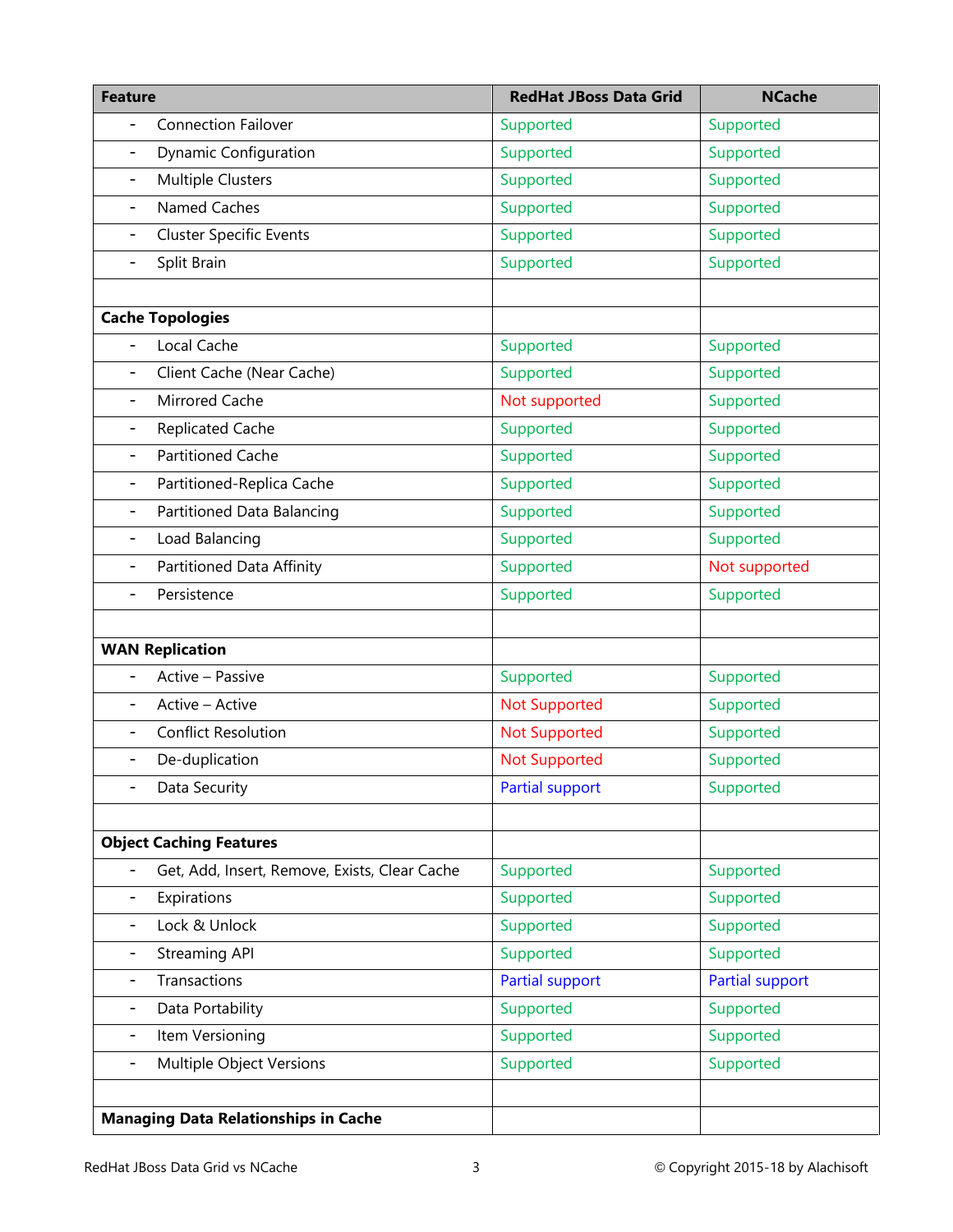| <b>Feature</b>                                                    | <b>RedHat JBoss Data Grid</b> | <b>NCache</b> |
|-------------------------------------------------------------------|-------------------------------|---------------|
| Key Based Relationships<br>$\overline{\phantom{0}}$               | <b>Not Supported</b>          | Supported     |
| Key Based Relationships Across Caches<br>$\overline{\phantom{0}}$ | <b>Not Supported</b>          | Supported     |
|                                                                   |                               |               |
| <b>Cache Synchronization with Database</b>                        |                               |               |
| SQL Dependency (SQL Server)<br>$\overline{\phantom{0}}$           | <b>Not Supported</b>          | Supported     |
| Oracle Dependency (Oracle)<br>-                                   | <b>Not Supported</b>          | Supported     |
| Db Dependency (Any DB)<br>$\overline{\phantom{a}}$                | <b>Not Supported</b>          | Supported     |
| File Dependency<br>-                                              | <b>Not Supported</b>          | Supported     |
| Custom Dependency (Any Source)<br>-                               | <b>Not Supported</b>          | Supported     |
| <b>Event Driven Data Sharing</b>                                  |                               |               |
| Item Level Events (onInsert / onRemove)                           | Supported                     | Supported     |
| Cache Level Events (Add/Insert/Remove)<br>-                       | Supported                     | Supported     |
| Custom Events (Fired by Apps)<br>-                                | <b>Not Supported</b>          | Supported     |
| <b>Continuous Query</b><br>-                                      | Supported                     | Supported     |
| Topic (for Pub/Sub Messaging)<br>$\overline{\phantom{0}}$         | <b>Not Supported</b>          | Supported     |
|                                                                   |                               |               |
| <b>SQL-Like Cache Search</b>                                      |                               |               |
| SQL Search                                                        | <b>Not Supported</b>          | Supported     |
| <b>LINQ Queries</b>                                               | <b>Not Supported</b>          | Supported     |
| SQL on Tags, Named Tags & Groups                                  | <b>Not Supported</b>          | Supported     |
| <b>Data Grouping</b>                                              |                               |               |
| Groups/Subgroups                                                  | <b>Partial support</b>        | Supported     |
| Tags                                                              | <b>Not Supported</b>          | Supported     |
| Named Tags                                                        | <b>Not Supported</b>          | Supported     |
| Read-through, Write-through, Cache Loader                         |                               |               |
| Read-through<br>$\overline{\phantom{0}}$                          | Supported                     | Supported     |
| Write-through & Write behind<br>-                                 | Supported                     | Supported     |
| Auto Reload at Expiration & Database<br>-                         | <b>Not Supported</b>          | Supported     |
| Synchronization                                                   |                               |               |
| Cache Startup Loader<br>۰                                         | <b>Not Supported</b>          | Supported     |
|                                                                   |                               |               |
| <b>Big Data Processing</b>                                        |                               |               |
| Map-Reduce Query                                                  | <b>Partial support</b>        | Supported     |
| Aggregators                                                       | <b>Not Supported</b>          | Supported     |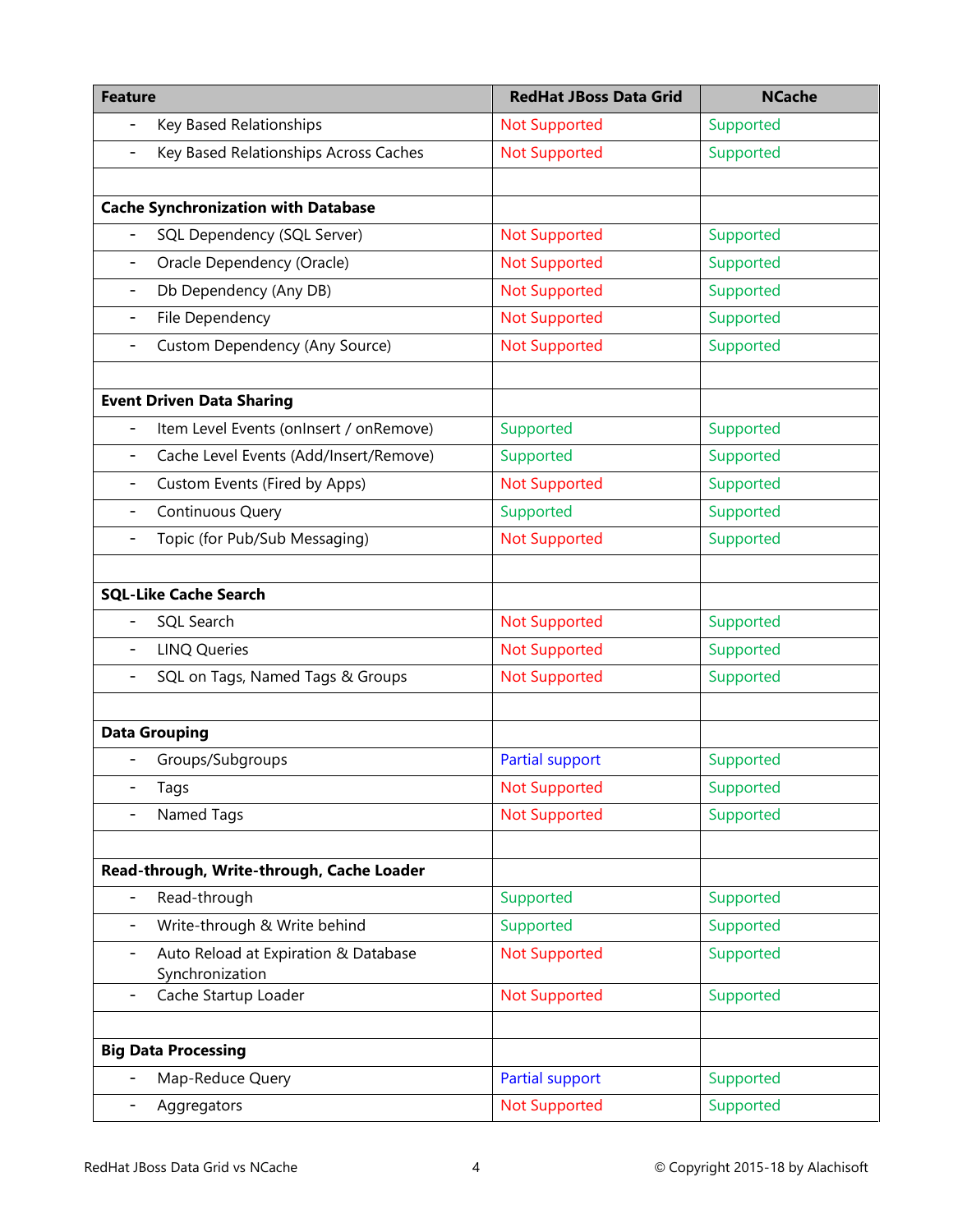| <b>Feature</b>                                                                 | <b>RedHat JBoss Data Grid</b> | <b>NCache</b> |
|--------------------------------------------------------------------------------|-------------------------------|---------------|
| <b>Entry Processor</b>                                                         | <b>Not Supported</b>          | Supported     |
|                                                                                |                               |               |
| <b>Third Party Integrations</b>                                                |                               |               |
| NHibernate 2 <sup>nd</sup> Level Cache                                         | <b>Not Supported</b>          | Supported     |
| Entity Framework Core Cache (Extension<br>$\overline{\phantom{0}}$<br>Methods) | <b>Not Supported</b>          | Supported     |
| <b>Entity Framework Cache</b><br>$\overline{\phantom{a}}$                      | <b>Not Supported</b>          | Supported     |
| Memcached Protocol Server<br>$\overline{\phantom{0}}$                          | Supported                     | Supported     |
| Memcached Smart Wrapper<br>$\overline{\phantom{a}}$                            | <b>Not Supported</b>          | Supported     |
|                                                                                |                               |               |
| <b>Security &amp; Encryption</b>                                               |                               |               |
| Authentication (Active Directory/LDAP)                                         | Supported                     | Supported     |
| Authorization                                                                  | Supported                     | Supported     |
| Data Encryption                                                                | Supported                     | Supported     |
| <b>Secure Communication</b>                                                    | Supported                     | Supported     |
|                                                                                |                               |               |
| <b>Cache Size Management (Evictions Policies)</b>                              |                               |               |
| Max Cache Size (in MBs)                                                        | Supported                     | Supported     |
| LRU Evictions (Least Recently Used)                                            | Supported                     | Supported     |
| LFU Evictions (Least Frequently Used)<br>$\overline{\phantom{0}}$              | <b>Not Supported</b>          | Supported     |
| <b>Priority Evictions</b>                                                      | <b>Not Supported</b>          | Supported     |
| Do Not Evict Option<br>$\overline{\phantom{0}}$                                | Supported                     | Supported     |
|                                                                                |                               |               |
| <b>Cache Administration</b>                                                    |                               |               |
| Admin Tool (GUI)                                                               | Supported                     | Supported     |
| Monitoring Tool (GUI)<br>$\overline{\phantom{0}}$                              | Supported                     | Supported     |
| Windows PerfMon Counters<br>$\overline{\phantom{0}}$                           | <b>Not Supported</b>          | Supported     |
| Admin Tools (Windows PowerShell)<br>-                                          | <b>Not Supported</b>          | Supported     |
| Admin Tools (Command Line)<br>$\overline{\phantom{a}}$                         | Supported                     | Supported     |
| Administration and Monitoring (API)<br>$\overline{\phantom{a}}$                | Supported                     | Supported     |
|                                                                                |                               |               |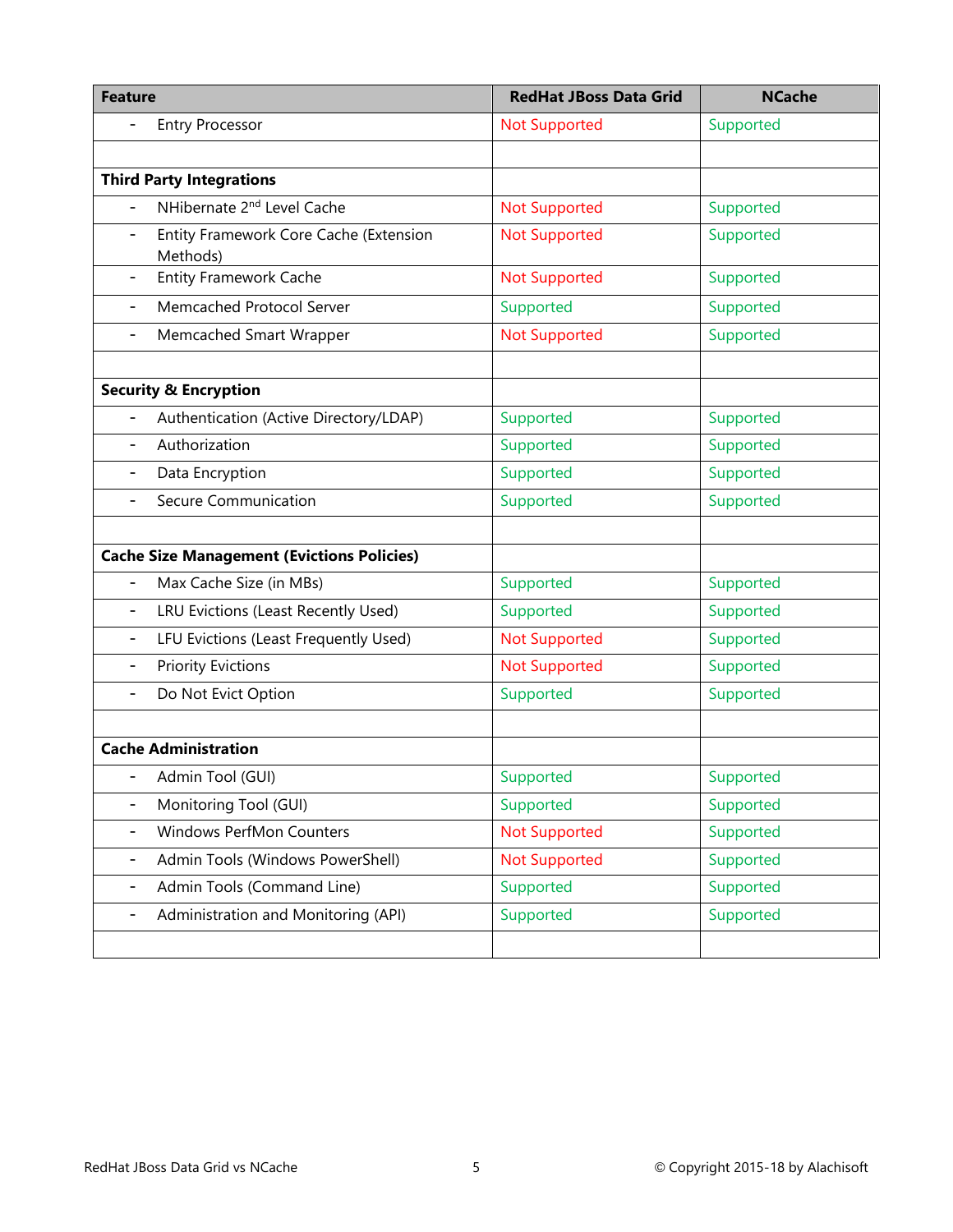## <span id="page-7-0"></span>**2 Qualitative Differences Explained**

#### <span id="page-7-1"></span>**2.1 .NET Platform Support**

For .NET applications, it is important that your distributed cache is also native to .NET so your entire application stack is .NET. Otherwise, it unnecessarily complicates things for your development, testing, and deployment.

This section describes how Red Hat JBoss Data Grid and NCache support .NET platform.

| <b>Feature Area</b>       | <b>RedHat JBoss Data Grid</b>                                                                                | <b>NCache</b>                                                                                                                                                                                              |
|---------------------------|--------------------------------------------------------------------------------------------------------------|------------------------------------------------------------------------------------------------------------------------------------------------------------------------------------------------------------|
| .NET Cache Client         | <b>Partial support</b>                                                                                       | Supported                                                                                                                                                                                                  |
|                           | All focus is on Java API. A .NET Client is<br>provided but with almost no<br>documentation on how to use it. | .NET Client is officially supported.                                                                                                                                                                       |
| .NET Core Cache<br>Client | <b>Not Supported</b>                                                                                         | Supported<br>.NET Core Client is officially supported.                                                                                                                                                     |
| .NET NuGet Packages       | <b>Not Supported</b>                                                                                         | Supported                                                                                                                                                                                                  |
|                           |                                                                                                              |                                                                                                                                                                                                            |
|                           |                                                                                                              | Full set of NuGet packages provided.                                                                                                                                                                       |
| .NET Cache Server         | <b>Not Supported</b>                                                                                         | Supported                                                                                                                                                                                                  |
|                           | Developed in Java                                                                                            | NCache server is native .NET.                                                                                                                                                                              |
| .NET Core Cache           | <b>Not Supported</b>                                                                                         | <b>Coming Soon</b>                                                                                                                                                                                         |
| Server                    | Developed in Java                                                                                            | NCache server will soon be released in<br>.NET Core.                                                                                                                                                       |
| .NET Server-Side Code     | <b>Not Supported</b>                                                                                         | Supported                                                                                                                                                                                                  |
|                           | Developed in Java                                                                                            | Develop all server-side code like Read-<br>through, Write-through, Write-behind,<br>Cache Loader, Custom Dependency,<br>and more in .NET.                                                                  |
| .NET Core Server-Side     | <b>Not Supported</b>                                                                                         | <b>Coming Soon</b>                                                                                                                                                                                         |
| Code                      | Developed in Java                                                                                            | Once .NET Core NCache Server is<br>released, you can then develop all<br>server-side code like Read-through,<br>Write-through, Write-behind, Cache<br>Loader, Custom Dependency, and more<br>in .NET Core. |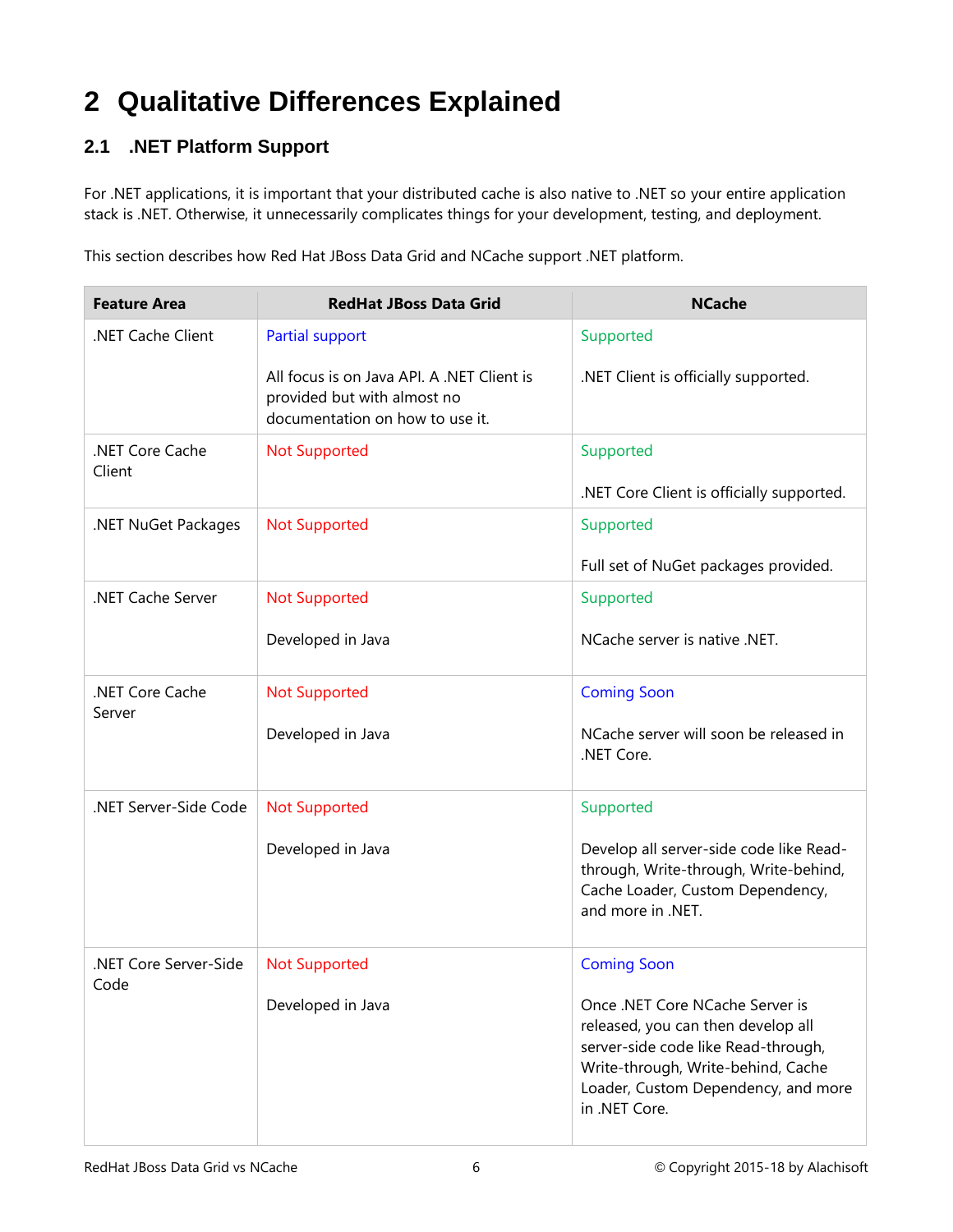#### <span id="page-8-0"></span>**2.2 ASP.NET & ASP.NET Core Support**

ASP.NET Core applications can persist their Sessions in a distributed cache.

Similarly, ASP.NET applications need three things from a good in-memory distributed cache. And, they are ASP.NET Session State storage, ASP.NET View State caching, and ASP.NET Output Cache.

ASP.NET Session State store must allow session replication in order to ensure that no session is lost even if a cache server goes down. And, it must be fast and scalable so it is a better option than InProc, StateServer, and SqlServer options that Microsoft provides out of the box. NCache has implemented a powerful ASP.NET Session State provider. Read more about it at NCache [Product Features.](http://www.alachisoft.com/ncache/features.html) 

ASP.NET View State caching allows you to cache heavy View State on the web server so it is not sent as "hidden field" to the user browser for a round-trip. Instead, only a "key" is sent. This makes the payload much lighter, speeds up ASP.NET response time, and also reduces bandwidth pressure and cost for you. NCache provides a feature-rich View State cache. Read more about it at NCache [Product Features.](http://www.alachisoft.com/ncache/features.html)

Third is ASP.NET Output Cache. Since .NET 4.0, Microsoft has changed the ASP.NET Output Cache architecture and now allows third-party in-memory distributed cache to be plug-in. ASP.NET Output Cache saves the output of an ASP.NET page so the page doesn't have to execute next time. And, you can either cache the entire page or portions of the page. NCache has implemented a provider for ASP.NET Output Cache.

| <b>Feature Area</b>                                      | <b>RedHat JBoss Data Grid</b> | <b>NCache</b>                                                                                                                                                                                                                                                 |
|----------------------------------------------------------|-------------------------------|---------------------------------------------------------------------------------------------------------------------------------------------------------------------------------------------------------------------------------------------------------------|
| <b>ASP.NET Core</b><br>Session Persistence<br>(basic)    | <b>Not Supported</b>          | Supported<br>NCache has implemented an ASP.NET<br>Core Sessions Provider.<br>NCache provides intelligent session<br>replication and is much faster than any<br>database storage for sessions.                                                                 |
| <b>ASP.NET Core</b><br>Session Persistence<br>(advanced) | <b>Not Supported</b>          | Supported<br>NCache also provides flexible session<br>locking options to handle robots<br>flooding an ASP.NET website.<br>You can also related sessions with view<br>state so when a session expires, all the<br>corresponding view state is also<br>removed. |
| <b>ASP.NET Core</b><br>Sessions<br>(Multi-Site)          | <b>Not Supported</b>          | Supported<br>NCache allows you to share ASP.NET<br>Core sessions across multiple data<br>centers.                                                                                                                                                             |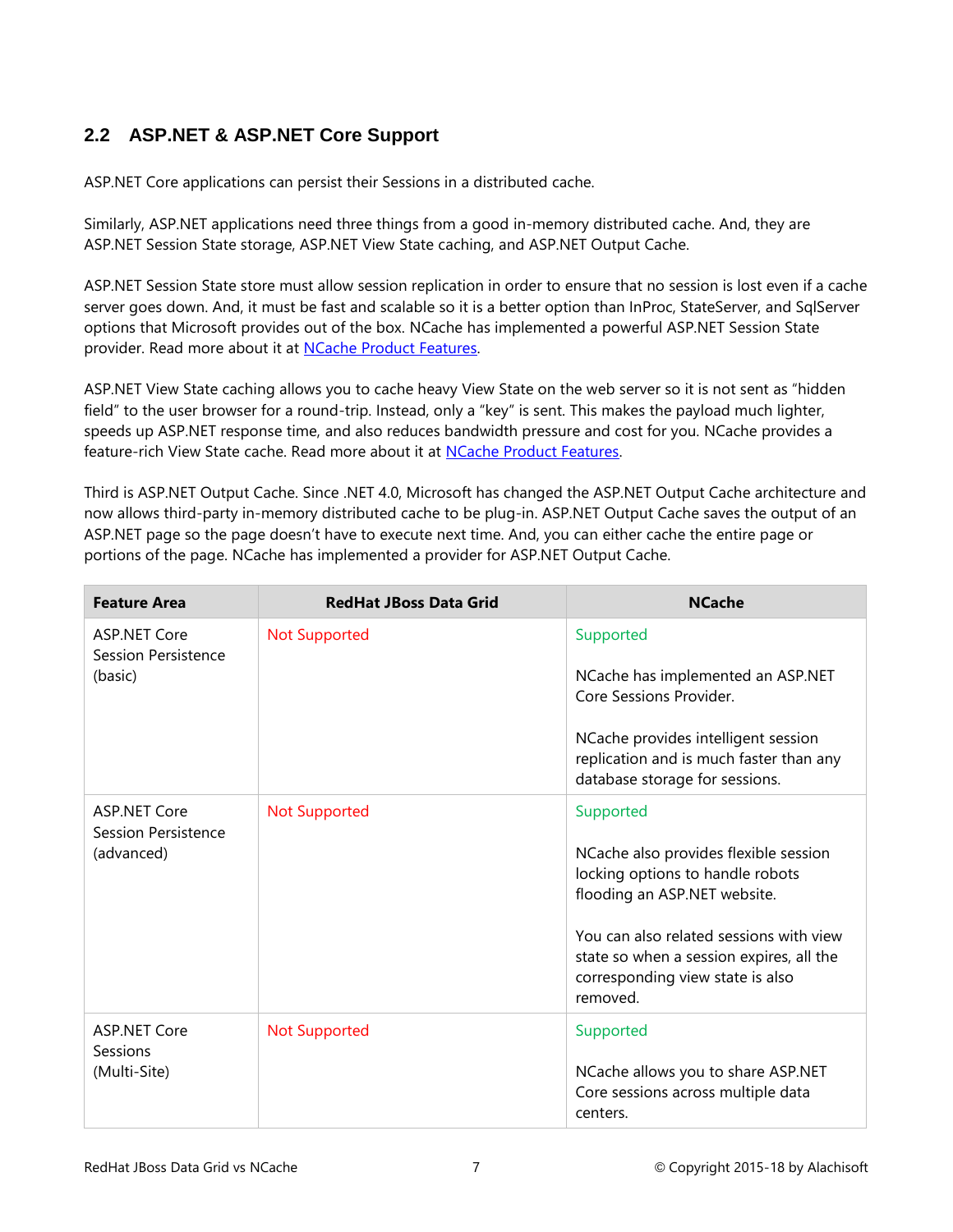| <b>Feature Area</b>                          | <b>RedHat JBoss Data Grid</b> | <b>NCache</b>                                                                                                                                                                                                                                                                                                                                                                                    |
|----------------------------------------------|-------------------------------|--------------------------------------------------------------------------------------------------------------------------------------------------------------------------------------------------------------------------------------------------------------------------------------------------------------------------------------------------------------------------------------------------|
|                                              |                               | This serves situations where you don't<br>want to replicate all sessions to each<br>data center but want the ability to<br>overflow traffic from one data center to<br>another without losing your ASP.NET<br>Core sessions.<br>The session moves from one data center<br>to the next as the user moves.                                                                                         |
| <b>ASP.NET Session</b><br>Caching (basic)    | <b>Not Supported</b>          | Supported<br>NCache has implemented an ASP.NET<br>Session State Provider (SSP) for .NET<br>2.0+. You can use it without any code<br>changes. Just change web.config.<br>NCache provides intelligent session<br>replication and is much faster than any<br>database storage for sessions.                                                                                                         |
| <b>ASP.NET Session</b><br>Caching (advanced) | <b>Not Supported</b>          | Supported<br>NCache also provides flexible session<br>locking options to handle robots<br>flooding an ASP.NET website.<br>You can also related sessions with view<br>state so when a session expires, all the<br>corresponding view state is also<br>removed.                                                                                                                                    |
| <b>ASP.NET Sessions</b><br>(Multi-Site)      | <b>Not Supported</b>          | Supported<br>NCache allows you to share ASP.NET<br>sessions across multiple data centers.<br>This serves situations where you don't<br>want to replicate all sessions to each<br>data center but want the ability to<br>overflow traffic from one data center to<br>another without losing your ASP.NET<br>sessions.<br>The session moves from one data center<br>to the next as the user moves. |
| <b>ASP.NET View State</b><br>Cache           | <b>Not Supported</b>          | Supported (advanced).                                                                                                                                                                                                                                                                                                                                                                            |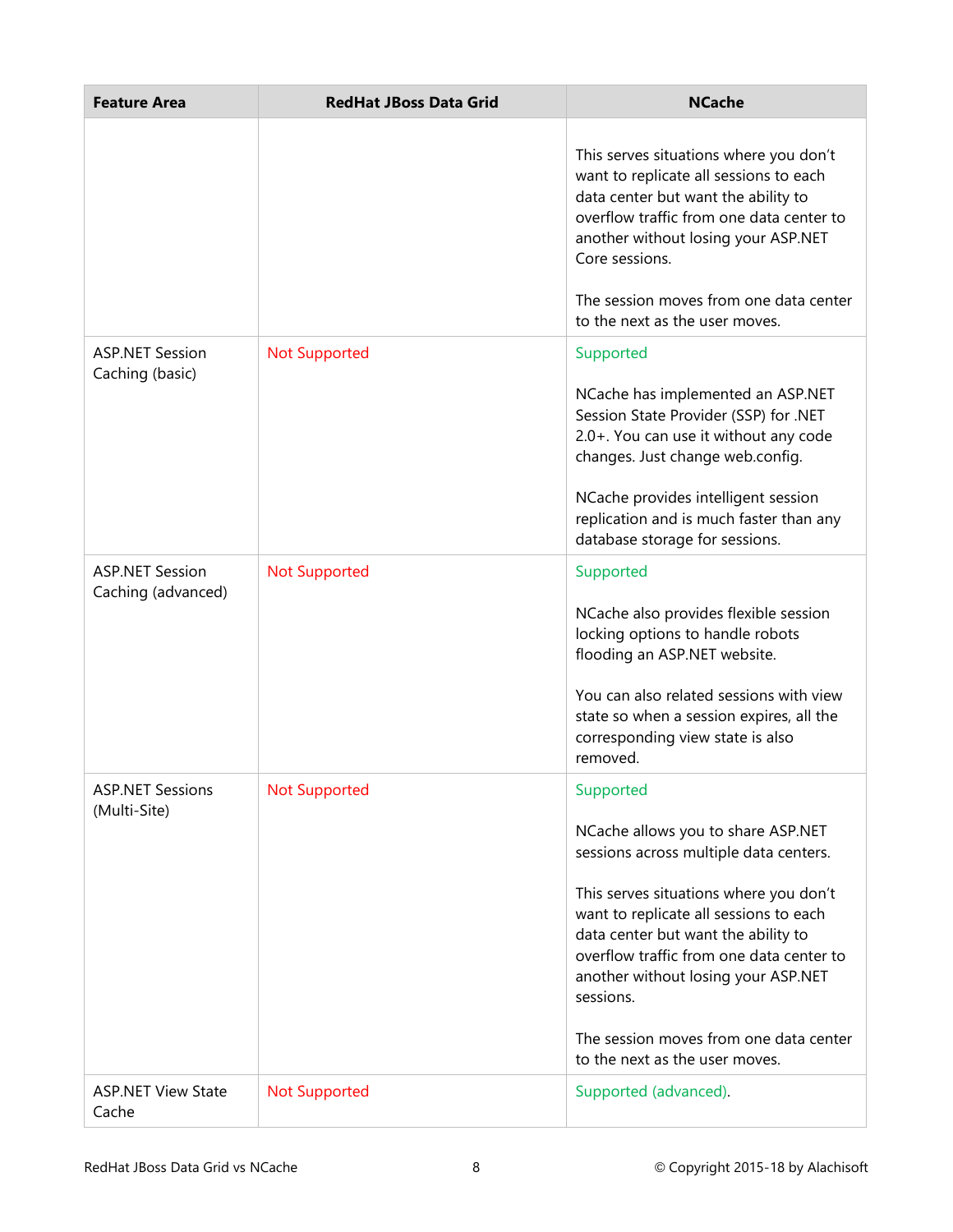| <b>Feature Area</b>            | <b>RedHat JBoss Data Grid</b> | <b>NCache</b>                                                                                                                                                                   |
|--------------------------------|-------------------------------|---------------------------------------------------------------------------------------------------------------------------------------------------------------------------------|
|                                |                               | Yes. NCache has an ASP.NET View State<br>caching module. Use it without any code<br>changes. Just modify config file.                                                           |
|                                |                               | Here are some advanced features<br>supported by NCache:                                                                                                                         |
|                                |                               | - Group-level policy<br>- Associate pages to groups<br>- Link View State to sessions<br>- Max View State count per user<br>- More                                               |
| <b>ASP.NET Output</b><br>Cache | <b>Not Supported</b>          | Supported<br>NCache has an ASP.NET Output Cache<br>provider implemented. It allows you to<br>cache ASP.NET page output in an In-<br>Memory Cache and share it in a web<br>farm. |

#### <span id="page-10-0"></span>**2.3 Performance and Scalability**

Performance is defined as how fast cache operations are performed at a normal transaction load. Scalability is defined as how fast the same cache operations are performed under higher and higher transaction loads. NCache is extremely fast and scalable.

See NCache benchmarks at [Performance and Scalability Benchmarks.](http://www.alachisoft.com/resources/ncache-performance-benchmarks.html)

| <b>Feature Area</b>    | <b>RedHat JBoss Data Grid</b> | <b>NCache</b>                                                                                                                                                                                                  |
|------------------------|-------------------------------|----------------------------------------------------------------------------------------------------------------------------------------------------------------------------------------------------------------|
| Cache Performance      | Please verify yourself        | <b>Super Fast</b><br>NCache is extremely fast. Please see its<br>performance benchmarks.                                                                                                                       |
| Cache Scalability      | Please verify yourself        | <b>Extremely Scalable</b><br>NCache provides linear scalability,<br>means as you add more nodes to the<br>cluster your performance increases in a<br>linear fashion. Please see its<br>performance benchmarks. |
| <b>Bulk Operations</b> | Supported                     | Supported<br>Bulk Get, Add, Insert, and Remove. This<br>covers most of the major cache                                                                                                                         |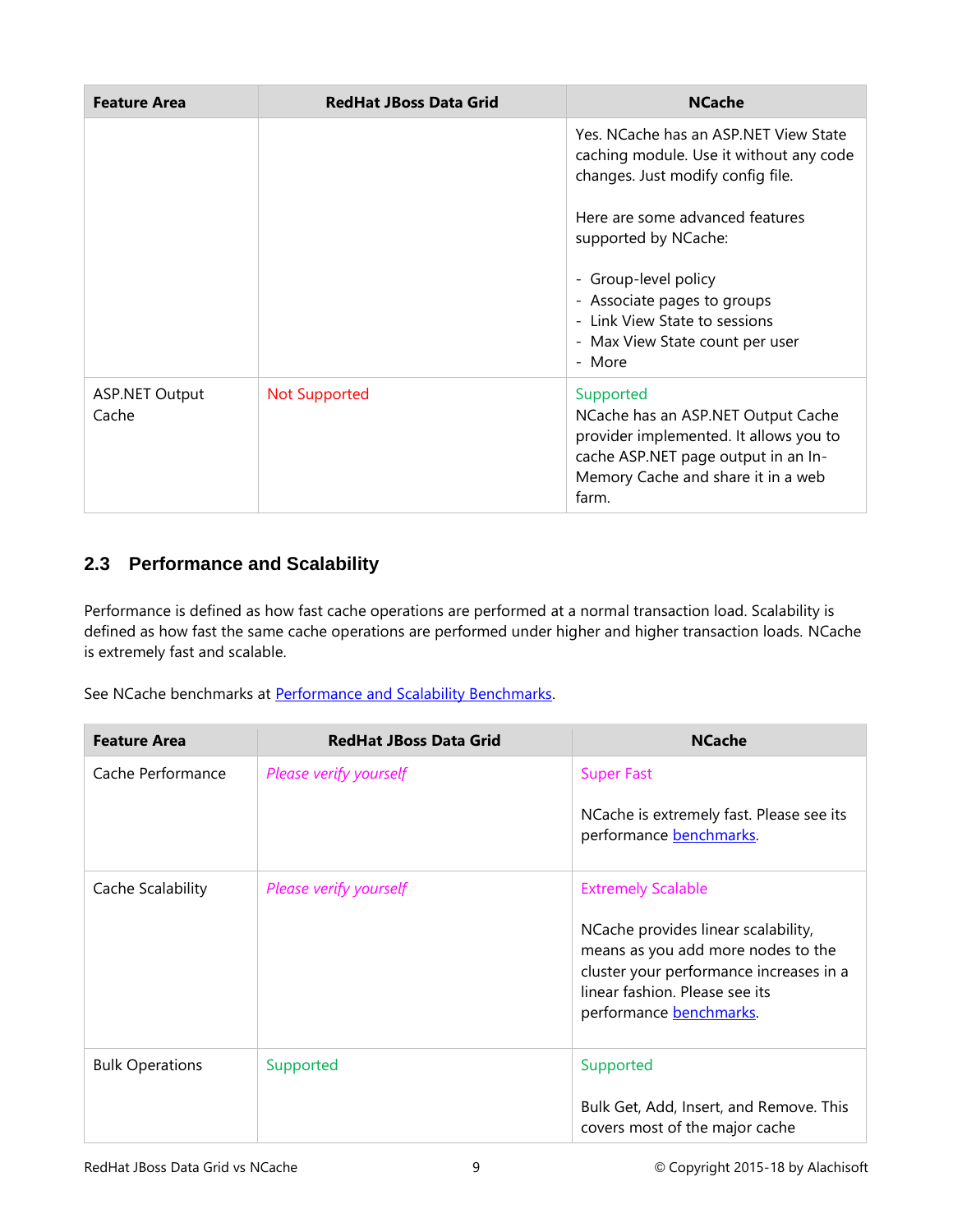| <b>Feature Area</b>                  | <b>RedHat JBoss Data Grid</b>                                                           | <b>NCache</b>                                                                                                                                                                                                                   |
|--------------------------------------|-----------------------------------------------------------------------------------------|---------------------------------------------------------------------------------------------------------------------------------------------------------------------------------------------------------------------------------|
|                                      |                                                                                         | operations and provides a great<br>performance boost.                                                                                                                                                                           |
| <b>Async Operations</b>              | Supported                                                                               | Supported                                                                                                                                                                                                                       |
|                                      |                                                                                         | Async add, insert, and remove provided.                                                                                                                                                                                         |
|                                      |                                                                                         | Async operation returns control to the<br>application and performs the cache<br>operation in the background. Improves<br>application response time greatly.                                                                     |
| Compression                          | <b>Not Supported</b>                                                                    | Supported                                                                                                                                                                                                                       |
|                                      |                                                                                         | Specify this along with item size<br>threshold and only items larger than the<br>threshold are compressed. Rest are<br>cached uncompressed.                                                                                     |
|                                      |                                                                                         | This is provided because compressing<br>smaller items often slows things down.                                                                                                                                                  |
|                                      |                                                                                         | And, you can configure "compression"<br>at runtime through "Hot Apply".                                                                                                                                                         |
| <b>Fast Compact</b><br>Serialization | Partial support                                                                         | Supported                                                                                                                                                                                                                       |
|                                      | Provides only custom serialization through<br>Externalizers.<br>Requires custom coding. | Compact Serialization is extremely fast<br>because it uses precompiled code to<br>serialize and also because it stores type-<br>ids instead of long type names in the<br>serialized objects. This is almost 10<br>times faster. |
|                                      |                                                                                         | Once you register classes for Compact<br>Serialization, NCache generates<br>serialization code and compiles it in-<br>memory all at runtime and uses this<br>precompiled code for serialization.                                |
|                                      |                                                                                         | You can mix Compact Serialization with<br>regular serialization on objects of your<br>choice.                                                                                                                                   |
| Indexes                              | Supported                                                                               | Supported                                                                                                                                                                                                                       |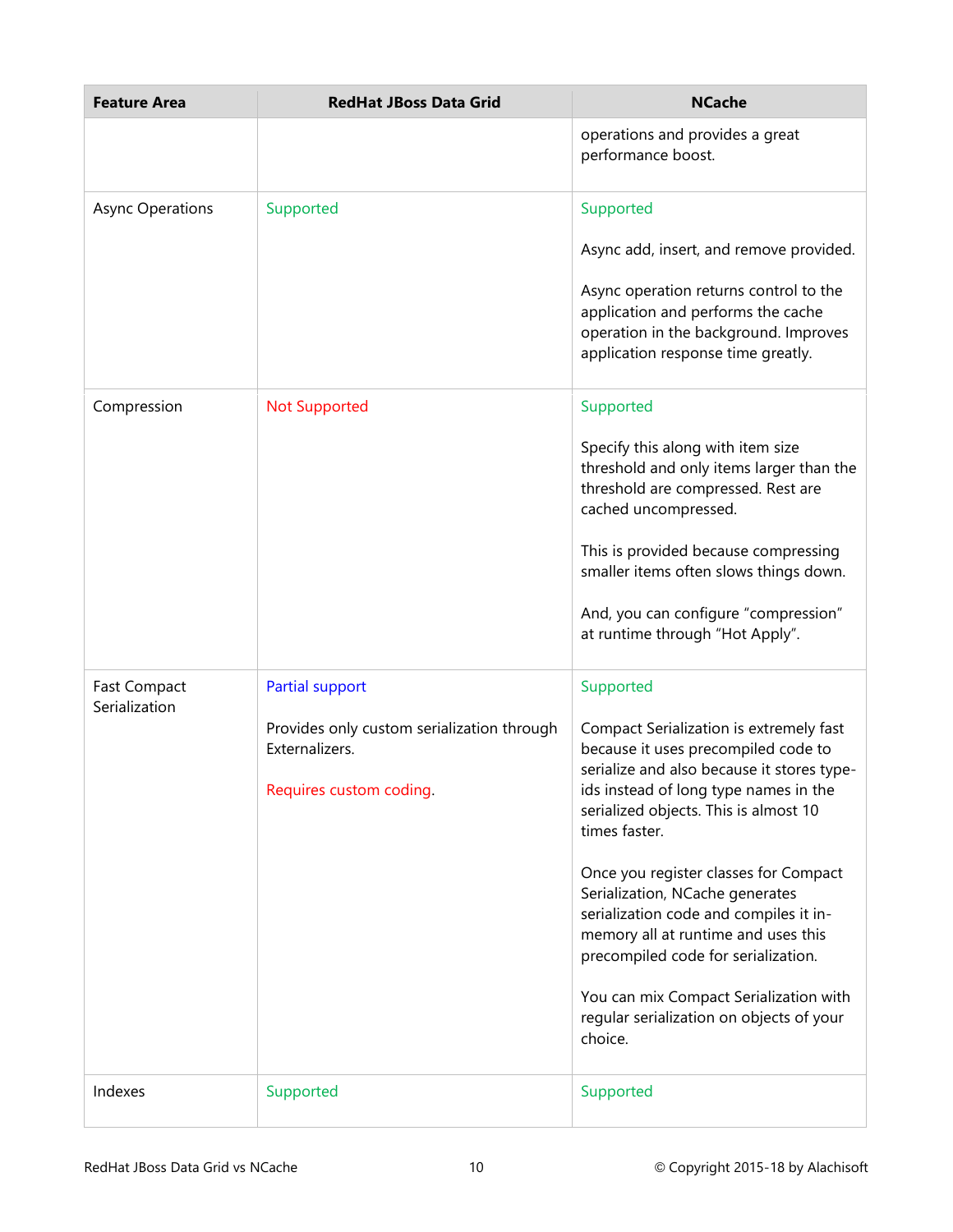| <b>Feature Area</b>  | <b>RedHat JBoss Data Grid</b>                                       | <b>NCache</b>                                                                                                                                                                                                                                                                                                                                                 |
|----------------------|---------------------------------------------------------------------|---------------------------------------------------------------------------------------------------------------------------------------------------------------------------------------------------------------------------------------------------------------------------------------------------------------------------------------------------------------|
|                      | Lucene indexing is used that is not ideal<br>for non-text indexing. | NCache allows you to define indexes on<br>object attributes.                                                                                                                                                                                                                                                                                                  |
|                      |                                                                     | NCache then generates data extraction<br>code for these indexes at connection<br>time, compiles it in-memory, and uses it<br>at client-side for all data extraction. This<br>is much faster than using Reflection.<br>NCache also creates indexes<br>automatically on Tags, Named Tags,<br>Groups, and Subgroups. Expiration and<br><b>Eviction Policies.</b> |
| Multiple NIC Binding | <b>Not Supported</b>                                                | Supported                                                                                                                                                                                                                                                                                                                                                     |
|                      |                                                                     | You can assign two NICs to a cache<br>server. One can be used for clients to<br>talk to the cache server and second for<br>multiple cache servers in the cluster to<br>talk to each other.                                                                                                                                                                    |
|                      |                                                                     | This improves your bandwidth<br>scalability greatly.                                                                                                                                                                                                                                                                                                          |
|                      |                                                                     | You can also assign a specific NIC for a<br>cache client to use for talking to the<br>cache server.                                                                                                                                                                                                                                                           |

#### <span id="page-12-0"></span>**2.4 Cache Elasticity (High Availability)**

Cache elasticity means how flexible is the cache at runtime. Are you able to perform the following operations at runtime without stopping the cache or your application?

- 1. Add or remove any cache servers at runtime without stopping the cache.
- 2. Make cache config changes without stopping the cache
- 3. Add or remove web/application servers without stopping the cache
- 4. Have failover support in case any server goes down (meaning are cache clients are able to continue working seamlessly).

NCache provides a self-healing dynamic cache clustering that makes NCache highly elastic. Read more about it at [Self-Healing Dynamic Clustering.](http://www.alachisoft.com/ncache/dynamic-clustering.html)

| <b>Feature Area</b>      | <b>RedHat JBoss Data Grid</b> | <b>NCache</b> |
|--------------------------|-------------------------------|---------------|
| Dynamic Cache<br>Cluster | Supported                     | Supported     |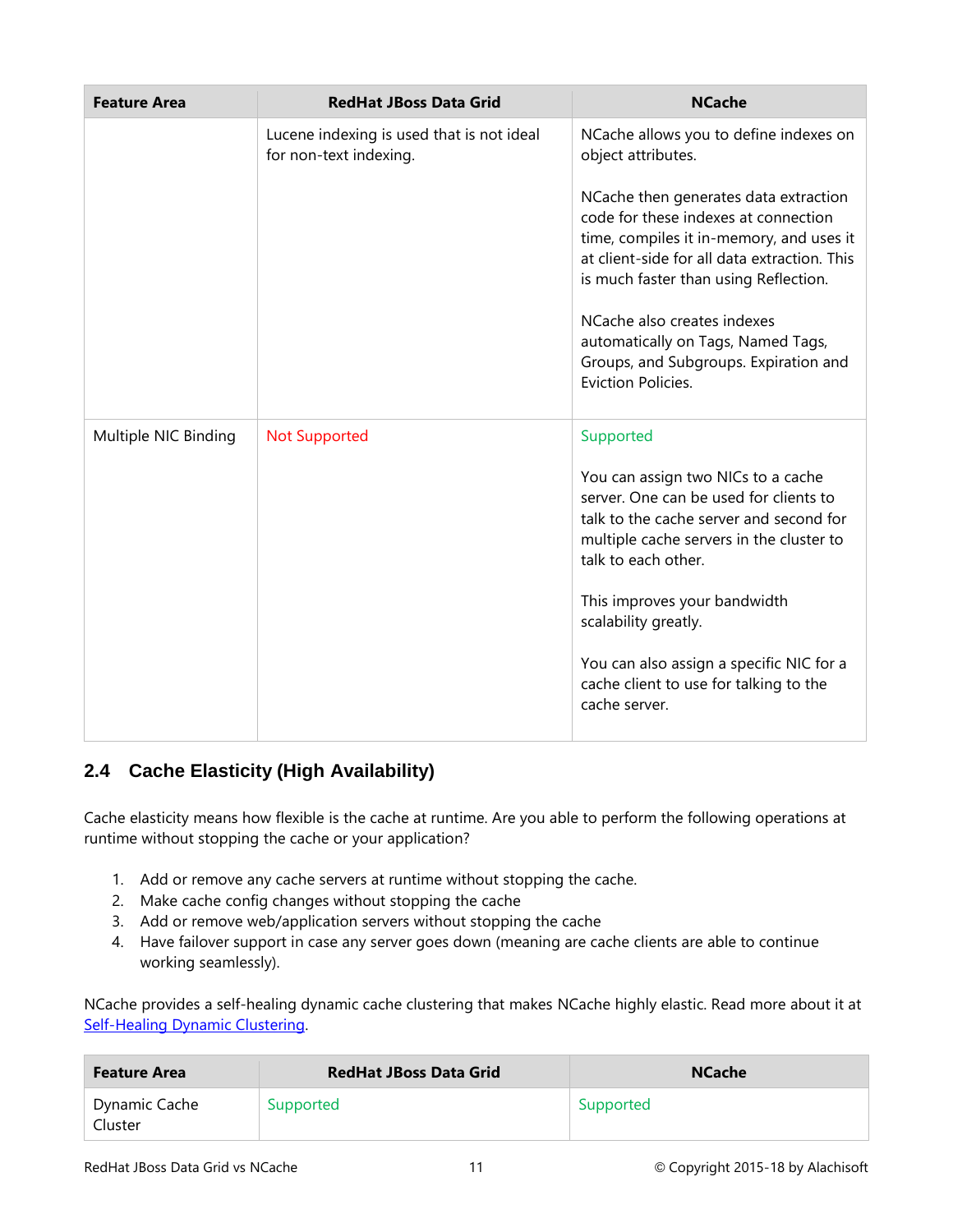| <b>Feature Area</b>        | <b>RedHat JBoss Data Grid</b> | <b>NCache</b>                                                                                                                                                                                                |
|----------------------------|-------------------------------|--------------------------------------------------------------------------------------------------------------------------------------------------------------------------------------------------------------|
|                            |                               | NCache is highly dynamic and simple to<br>manage. A shard in NCache is a<br>partition. And, a partition can also have<br>a replica but always on separate server.                                            |
|                            |                               | And, similar to Red Hat JBoss Data Grid,<br>if a cache server goes down, its replica<br>automatically takes over.                                                                                            |
|                            |                               | But, unlike Red Hat JBoss Data Grid,<br>NCache replica automatically rebalances<br>(re-shards) and merges itself into other<br>partitions and all the partitions ensure<br>they have corresponding replicas. |
|                            |                               | This way, NCache is not vulnerable to<br>data loss except during the rebalancing<br>(state transfer) which is quite fast.                                                                                    |
| Peer to Peer               | Supported                     | Supported                                                                                                                                                                                                    |
| Architecture               |                               | NCache cache cluster has a peer to peer<br>architecture. This means there is no<br>"master/slave" and no "majority rule" in<br>the cluster.                                                                  |
|                            |                               | All nodes are equal. There is a<br>"coordinator" node that is the senior<br>most node. If it goes down, next senior<br>most node takes over this role<br>automatically.                                      |
|                            |                               | This means if any server goes down, the<br>cluster always remains functional and<br>correct (even if there is data loss due to<br>not having replicas).                                                      |
| <b>Connection Failover</b> | Supported                     | Supported                                                                                                                                                                                                    |
|                            |                               | NCache provides full connection failover<br>support between cache clients and<br>servers and also within the cache cluster.                                                                                  |
|                            |                               | In case of cache server failure, NCache<br>clients continue working with other<br>servers in the cluster and without any<br>interruption.                                                                    |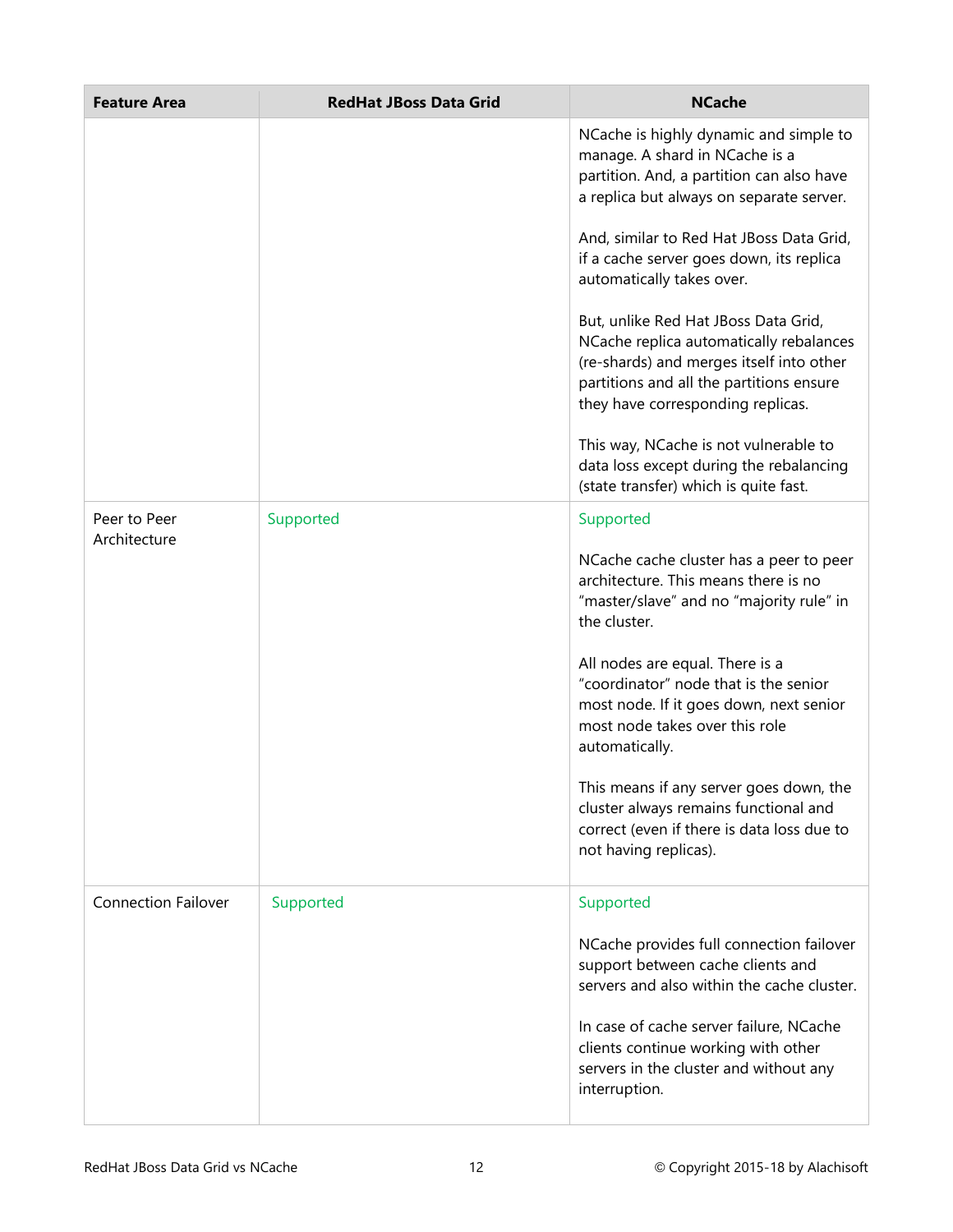| <b>Feature Area</b>            | <b>RedHat JBoss Data Grid</b> | <b>NCache</b>                                                                                                                                                                                                                                                                                                                                                                                                                         |
|--------------------------------|-------------------------------|---------------------------------------------------------------------------------------------------------------------------------------------------------------------------------------------------------------------------------------------------------------------------------------------------------------------------------------------------------------------------------------------------------------------------------------|
|                                |                               | Cluster auto-manages itself by<br>rebalancing its data and recreating<br>replicas where needed.                                                                                                                                                                                                                                                                                                                                       |
| Dynamic<br>Configuration       | Supported                     | Supported<br>NCache cluster configuration is not hard<br>coded and when you add or drop<br>servers at runtime, all other servers in<br>the cluster are made aware of it.<br>NCache clients also learn about all the<br>servers and a variety of other<br>configuration at runtime from the cache<br>cluster.<br>Also, 'Hot Apply' feature allows you to<br>change a lof of the configuration at<br>runtime without stopping anything. |
| <b>Multiple Clusters</b>       | Supported                     | Supported<br>NCache allows you to create multiple<br>cache clusters of either the same or<br>different topologies on the same set of<br>cache servers.                                                                                                                                                                                                                                                                                |
| Named Caches                   | Supported                     | Supported<br>NCache allows you to create multiple<br>named caches on the same set of cache<br>servers.                                                                                                                                                                                                                                                                                                                                |
| <b>Cluster Specific Events</b> | Supported                     | Supported<br>NCache provides events about<br>changes in the cluster like:<br>MemberJoined, MemberLeft,<br>CacheStopped, etc.<br>These events can be delivered to both<br>.NET and Java applications natively.                                                                                                                                                                                                                         |
| Split Brain                    | Supported                     | Supported                                                                                                                                                                                                                                                                                                                                                                                                                             |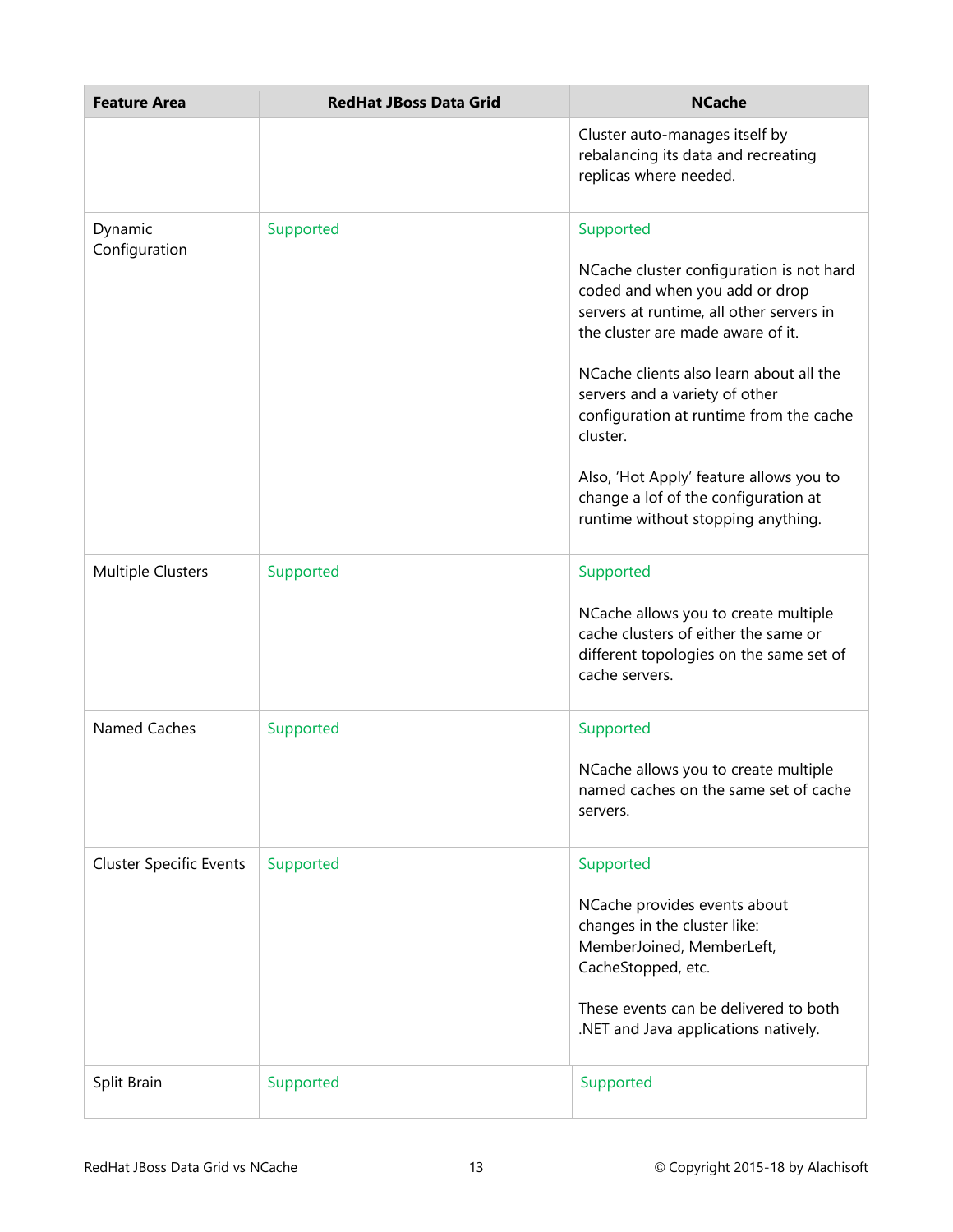| <b>Feature Area</b> | <b>RedHat JBoss Data Grid</b> | <b>NCache</b>                                                                                                                                                                                                                                                    |
|---------------------|-------------------------------|------------------------------------------------------------------------------------------------------------------------------------------------------------------------------------------------------------------------------------------------------------------|
|                     |                               | Split brain detection is provided and<br>you're notified through NCache events<br>when that happens. Additionally, in<br>NCache 4.9, split brain auto-recovery is<br>also being provided. NCache 4.9 is<br>scheduled to be release by first half of<br>Feb 2018. |

#### <span id="page-15-0"></span>**2.5 Cache Topologies**

Cache Topologies determine data storage, data replication, and client connection strategy. There are different topologies for different type of use cases. So, it is best to have a cache that offers a rich variety of cache topologies.

Read more details on NCache caching topologies at [in-memory distributed cache Topologies.](http://www.alachisoft.com/ncache/caching-topology.html)

| <b>Feature Area</b>                 | <b>RedHat JBoss Data Grid</b> | <b>NCache</b>                                                                                                                                      |
|-------------------------------------|-------------------------------|----------------------------------------------------------------------------------------------------------------------------------------------------|
| Local Cache                         | Supported                     | Supported                                                                                                                                          |
|                                     |                               | Both InProc and OutProc.                                                                                                                           |
|                                     |                               | InProc is much faster but your memory<br>consumption is higher if you have<br>multiple instances on the same<br>machine.                           |
|                                     |                               | OutProc is slightly slower due to IPC<br>and serialization cost but saves you<br>memory consumption because there is<br>only one copy per machine. |
| <b>Client Cache</b><br>(Near Cache) | Supported                     | Supported                                                                                                                                          |
|                                     |                               | Client Cache is a local cache on the<br>cache client machine but one that is<br>connected and synchronized with the<br>cache cluster.              |
|                                     |                               | Client Cache gives a local cache<br>performance (specially InProc) but with<br>the scalability of a distributed cache.                             |
|                                     |                               | NCache allows you to configure Client<br>Cache without any code changes to the<br>client application.                                              |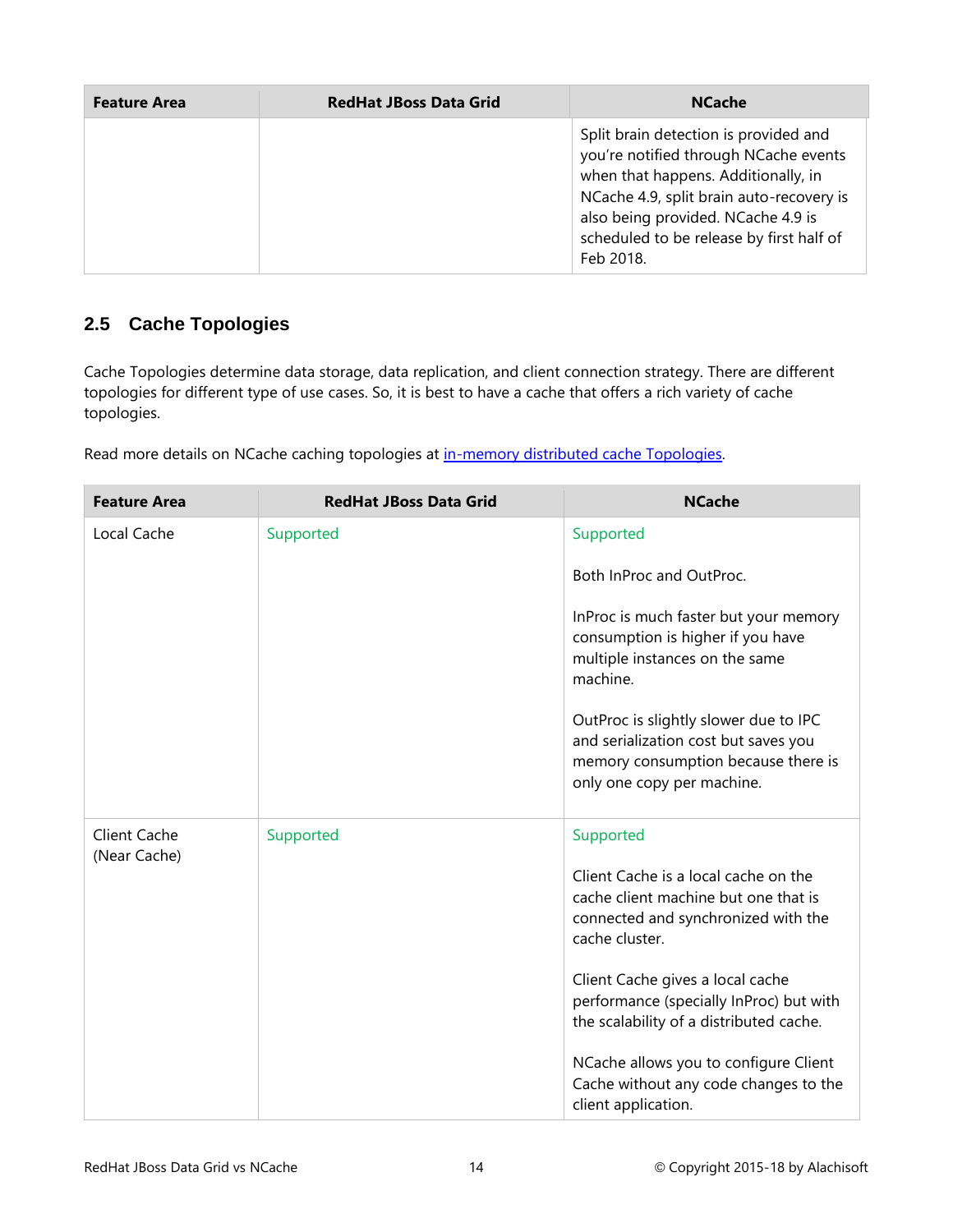| <b>Feature Area</b>      | <b>RedHat JBoss Data Grid</b> | <b>NCache</b>                                                                                                                                                                                                                                                                                                                                                                                                                                                                                                                                             |
|--------------------------|-------------------------------|-----------------------------------------------------------------------------------------------------------------------------------------------------------------------------------------------------------------------------------------------------------------------------------------------------------------------------------------------------------------------------------------------------------------------------------------------------------------------------------------------------------------------------------------------------------|
| Mirrored Cache           | <b>Not Supported</b>          | Supported<br>Mirrored Cache is a 2-node Active-<br>Passive cache. All clients connect to the<br>Active node and data mirroring is done<br>asynchronously.<br>In case Active node goes down, Passive<br>node automatically becomes Active and<br>all clients connect to it automatically.                                                                                                                                                                                                                                                                  |
| <b>Replicated Cache</b>  | Supported                     | Supported<br>In Replicated Cache, the entire cache is<br>replicated on all nodes in the cluster.<br>You can have more than 2 nodes and all<br>nodes are active meaning clients<br>connect to them directly.<br>Updates are done synchronously within<br>the cluster and are therefore slower<br>than other topologies. But, reads are<br>super-fast.<br>Each client connects to only one node.<br>You can enable load-balancing or<br>specify an ordered server list for the<br>clients to use.                                                           |
| <b>Partitioned Cache</b> | Supported                     | Supported<br>Full failover support if any server goes<br>down (although there is data loss).<br>Partitioned Cache is a very powerful<br>topology. You can partition without<br>replication to speed up the cache and<br>also use less memory because you can<br>always reload some data if lost in the<br>cache.<br>In Partitioned Cache, the entire cache is<br>partitioned and each cache server gets<br>one partition. All partitions are created<br>or deleted and their buckets reassigned<br>automatically at runtime when you<br>add/remove nodes. |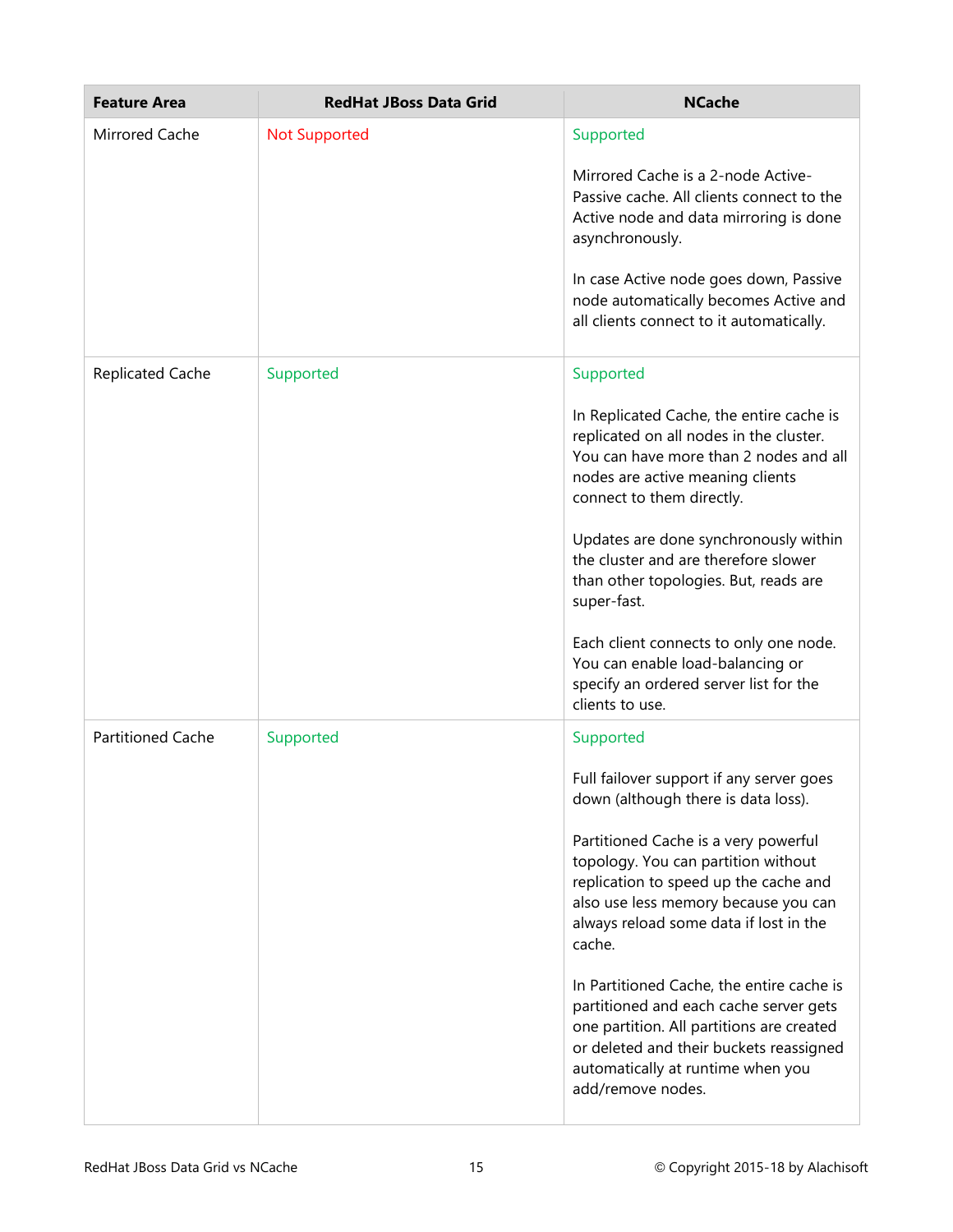| <b>Feature Area</b>           | <b>RedHat JBoss Data Grid</b> | <b>NCache</b>                                                                                                                                                                                                                                             |
|-------------------------------|-------------------------------|-----------------------------------------------------------------------------------------------------------------------------------------------------------------------------------------------------------------------------------------------------------|
|                               |                               | Data re-balancing feature is provided<br>even if no partition is added or removed<br>but when any partition gets<br>overwhelmed with too much data.                                                                                                       |
|                               |                               | Each client is connected to all cache<br>nodes. This allows it to directly go<br>where the data is (single hop).                                                                                                                                          |
| Partitioned-Replica<br>Cache  | Supported                     | Supported                                                                                                                                                                                                                                                 |
|                               |                               | Same as Partitioned Cache (read above).                                                                                                                                                                                                                   |
|                               |                               | Also provides a replica for each partition<br>kept at another cache server. This<br>provides reliability against data loss if a<br>node goes down. Async and Sync, both<br>replications are supported.                                                    |
|                               |                               | Just like partitions, replicas are also<br>created dynamically.                                                                                                                                                                                           |
|                               |                               | Data balancing also updates replicas.                                                                                                                                                                                                                     |
| Partitioned Data<br>Balancing | Supported                     | Supported                                                                                                                                                                                                                                                 |
|                               |                               | Data is automatically rebalanced when<br>you add/remove cache servers from the<br>cluster.                                                                                                                                                                |
|                               |                               | Data is also rebalanced automatically<br>when one cache server has a lot more<br>data than other servers. You can<br>configure the threshold of difference for<br>this. You can turn off auto rebalancing in<br>this case and manually do it if you wish. |
|                               |                               | This applies to both Partitioned Cache<br>and Partition-Replica Cache.                                                                                                                                                                                    |
| Load Balancing                | Supported                     | Supported                                                                                                                                                                                                                                                 |
|                               |                               | Clients are balanced among server<br>nodes in case of Replicated Cache<br>topology.                                                                                                                                                                       |
|                               |                               | For Partitioned Cache topologies clients<br>are connected to all nodes for single                                                                                                                                                                         |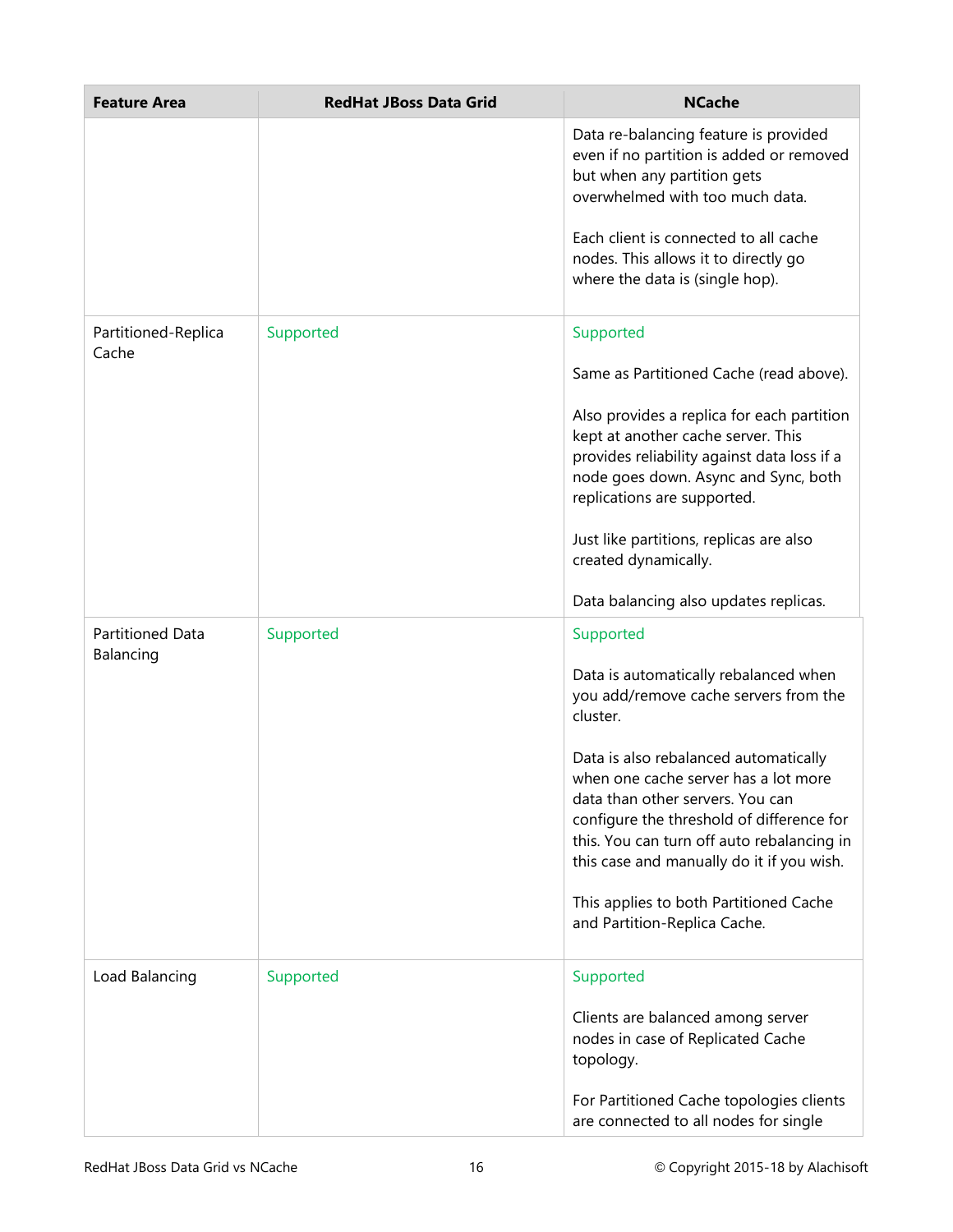| <b>Feature Area</b>                 | <b>RedHat JBoss Data Grid</b>                                                                                                                                                                  | <b>NCache</b>                                                                                                                                                                                                                                                                                                                                                                                                                                                                                                                                                                                                                                                                  |
|-------------------------------------|------------------------------------------------------------------------------------------------------------------------------------------------------------------------------------------------|--------------------------------------------------------------------------------------------------------------------------------------------------------------------------------------------------------------------------------------------------------------------------------------------------------------------------------------------------------------------------------------------------------------------------------------------------------------------------------------------------------------------------------------------------------------------------------------------------------------------------------------------------------------------------------|
|                                     |                                                                                                                                                                                                | hop operation and therefore balanced<br>as well.                                                                                                                                                                                                                                                                                                                                                                                                                                                                                                                                                                                                                               |
| <b>Partitioned Data</b><br>Affinity | Supported<br>Can partition the data using groups and<br>allows logically related data to be stored<br>on a single node. In this case data is<br>distributed based on the group not the<br>key. | <b>Not Supported</b>                                                                                                                                                                                                                                                                                                                                                                                                                                                                                                                                                                                                                                                           |
| Persistence                         | Supported                                                                                                                                                                                      | Supported<br>NCache has the equivalent of RDB<br>persistence through Dump/Reload tools<br>that take a snapshot of the cache and<br>persist them to disk or reload the cache<br>from a previous dump.<br>NCache also provides the equivalent of<br>AOF through its Read-thru/Write-thru<br>providers. You can write any cache<br>update also to a data source of your<br>choice which is more flexible than AOF<br>which only logs to a file.<br>And, you can rebuild the cache from<br>your data source by implementing a<br>CacheLoader interface that NCache calls<br>upon startup. This CacheLoader is run<br>on multiple servers in the cluster and is<br>highly scalable. |

#### <span id="page-18-0"></span>**2.6 WAN Replication**

WAN replication is an important feature for many customers whose applications are deployed in multiple data centers either for disaster recovery purpose or for load balancing of regional traffic.

The idea behind WAN replication is that it must not slow down the cache in each geographical location due to the high latency of WAN for propagating the data replication. NCache provides Bridge Topology to handle all of this.

Read more about it at [WAN Replication of In-Memory Cache.](http://www.alachisoft.com/ncache/bridge-topology.html)

| <b>Feature Area</b> | <b>RedHat JBoss Data Grid</b> | <b>NCache</b> |
|---------------------|-------------------------------|---------------|
| Active – Passive    | Supported                     | Supported     |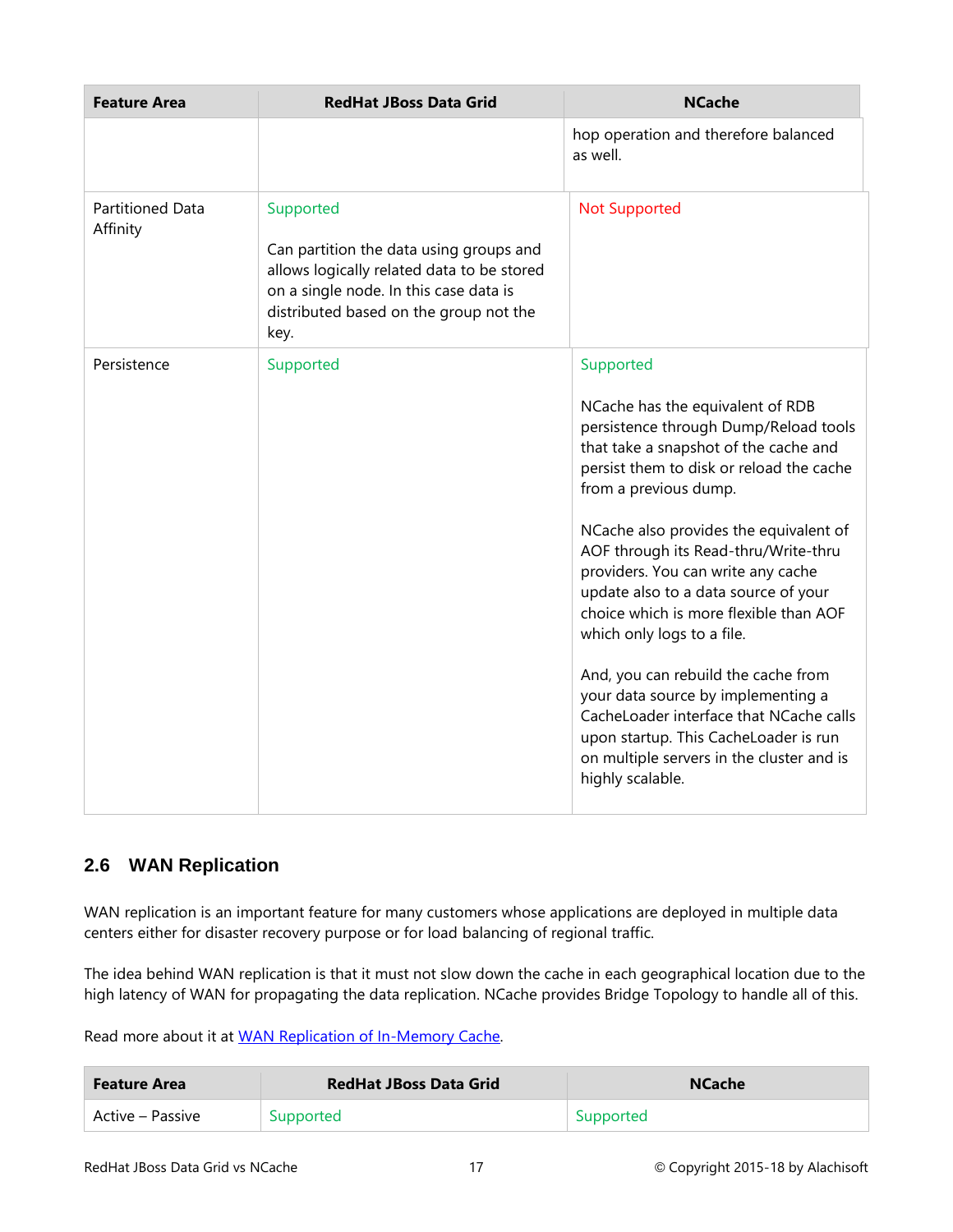| <b>Feature Area</b>        | <b>RedHat JBoss Data Grid</b>                                                                                                                                    | <b>NCache</b>                                                                                                                                                                                                                                                                                                                                          |
|----------------------------|------------------------------------------------------------------------------------------------------------------------------------------------------------------|--------------------------------------------------------------------------------------------------------------------------------------------------------------------------------------------------------------------------------------------------------------------------------------------------------------------------------------------------------|
|                            |                                                                                                                                                                  | <b>Bridge Topology Active-Passive</b><br>You can create a Bridge between the<br>Active and Passive sites. The Active site<br>submits all updates to the Bridge which<br>then replicates them to the Passive site.                                                                                                                                      |
| Active - Active            | <b>Not Supported</b>                                                                                                                                             | Supported<br><b>Bridge Topology Active-Active</b><br>You can create a Bridge between two<br>active sites. Both submit their updates to<br>the Bridge which handles conflicts on<br>"last update wins" rule or through a<br>custom conflict resolution handler<br>provided by you. Then, the Bridge<br>ensures that both sites have the same<br>update. |
| <b>Conflict Resolution</b> | <b>Not Supported</b>                                                                                                                                             | Supported<br>By default, "last update wins" algorithm<br>is used to resolve conflicts. But, you can<br>specify a "custom conflict resolution<br>handler" that is called to resolve conflict<br>by comparing the content of both<br>objects and deciding.                                                                                               |
| De-duplication             | <b>Not Supported</b>                                                                                                                                             | Supported<br>NCache Bridge optimizes replication<br>queue by de-duplicating items. If the<br>same key is updated multiple times, it<br>only replicates the most recent update.                                                                                                                                                                         |
| Data Security              | <b>Partial support</b><br>TLS based encryption is supported during<br>client server communication however<br>nothing mentioned about WAN<br>replication security | Supported<br>You can encrypt data with 3DES and AES<br>algorithms before transportation.<br>Otherwise, you can use a VPN between<br>data centers for security.                                                                                                                                                                                         |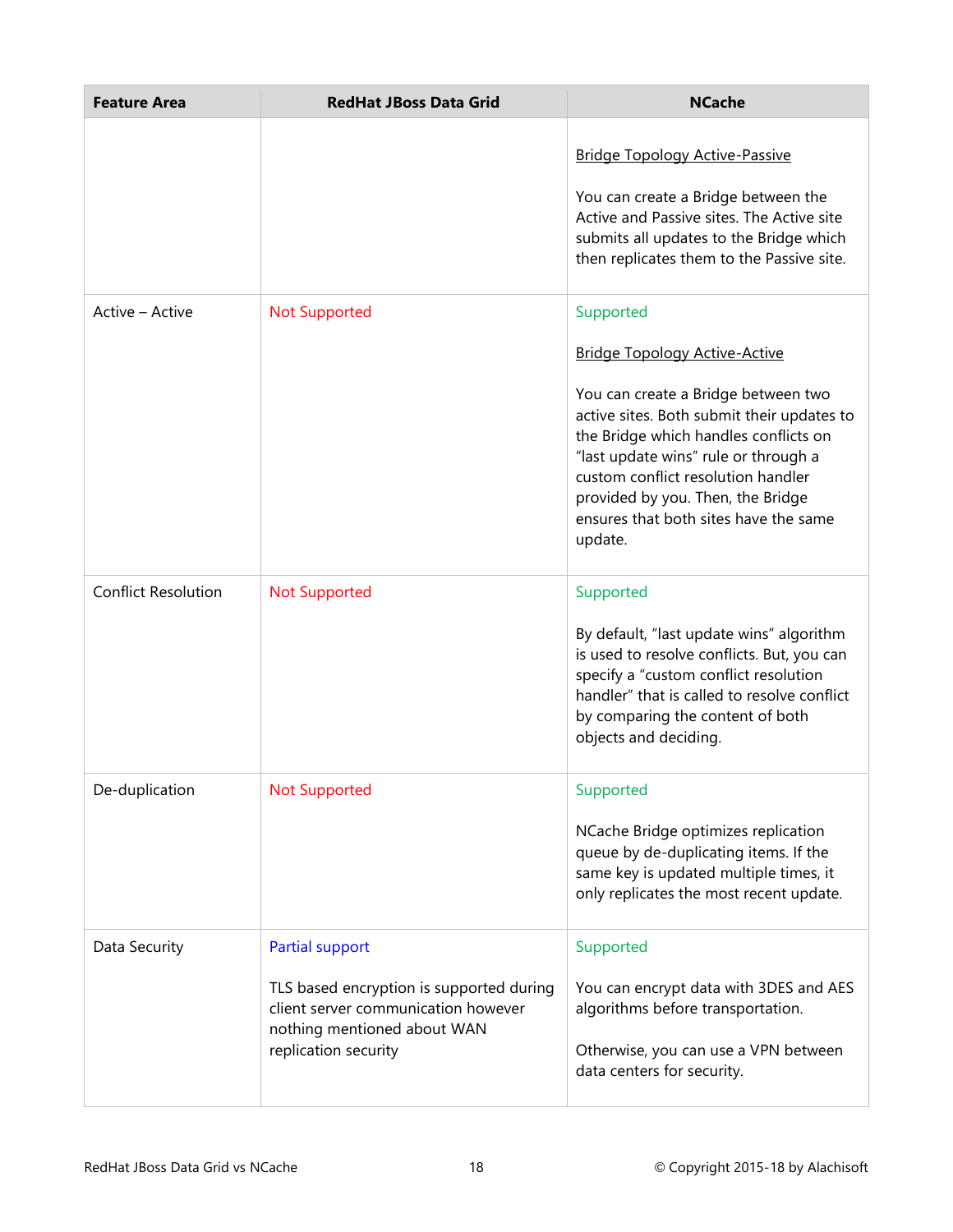#### <span id="page-20-0"></span>**2.7 Object Caching Features**

These are the most basic operations without which an in-memory distributed cache becomes almost unusable. These by no means cover all the operations a good Cache should have.

| <b>Feature Area</b>                        | <b>RedHat JBoss Data Grid</b> | <b>NCache</b>                                                                                                                                                                                                                  |
|--------------------------------------------|-------------------------------|--------------------------------------------------------------------------------------------------------------------------------------------------------------------------------------------------------------------------------|
| Get, Add, Insert,<br>Remove, Exists, Clear | Supported                     | Supported                                                                                                                                                                                                                      |
| Cache                                      |                               | NCache provides more variations of<br>these operations and therefore more<br>control to the user.                                                                                                                              |
| Expirations                                | Supported                     | Supported                                                                                                                                                                                                                      |
|                                            |                               | Absolute and Sliding expirations<br>provided.                                                                                                                                                                                  |
|                                            |                               | Absolute expiration is good for data that<br>is coming from the database and must<br>be expired after a known time because it<br>might become stale.                                                                           |
|                                            |                               | Sliding expiration means expire after a<br>period of inactivity and is good for<br>session and other temporary data that<br>must be removed once it is no longer<br>needed.                                                    |
| Lock & Unlock                              | Supported                     | Supported                                                                                                                                                                                                                      |
|                                            |                               | NCache provides both. Lock is used to<br>exclusively lock a cached item so nobody<br>else can read or write it. This item stays<br>locked until either the lock expires or it is<br>unlocked.                                  |
|                                            |                               | NCache also provides "GetAndLock()",<br>that locks the item before fetching it, and<br>"InsertAndUnlock()" that updates the<br>item and then unlocks it, all in one call.                                                      |
| <b>Streaming API</b>                       | Supported                     | Supported                                                                                                                                                                                                                      |
|                                            |                               | For large objects, NCache allows the<br>cache clients to fetch them in<br>"GetChunk()" manner and update them<br>in "AppendChunk()" manner. With this,<br>NCache clients can stream in or out large<br>objects from the cache. |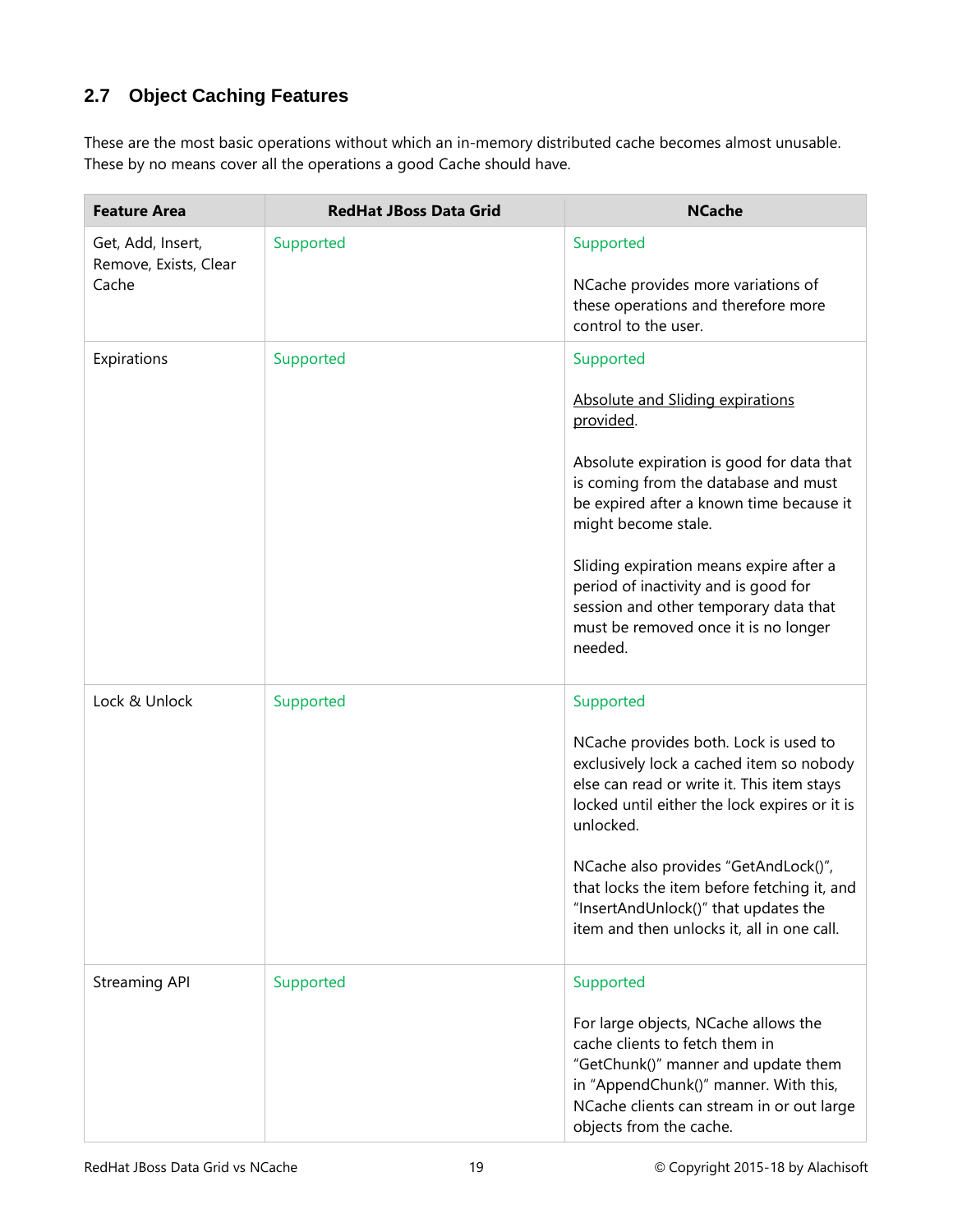| <b>Feature Area</b> | <b>RedHat JBoss Data Grid</b>                       | <b>NCache</b>                                                                                                                                                                      |
|---------------------|-----------------------------------------------------|------------------------------------------------------------------------------------------------------------------------------------------------------------------------------------|
| Transactions        | Partial support.                                    | Partial support.                                                                                                                                                                   |
|                     | Transactions are only supported in library<br>mode. | <b>Explicit locking</b><br>Implicit locking (item versioning)<br>Entry Processor (are atomic)                                                                                      |
| Data Portability    | Supported                                           | Supported                                                                                                                                                                          |
|                     |                                                     | .NET to Java and Java to .NET object<br>conversion supported without going<br>through JSON/XML transformation.<br>Configurable using a user friendly GUI.                          |
| Item Versioning     | Supported                                           | Supported                                                                                                                                                                          |
|                     |                                                     | This ensures that only one client can<br>update an item and all future updates<br>will fail unless cache clients first fetch the<br>latest version and then update it.             |
| Multiple Object     | Supported                                           | Supported                                                                                                                                                                          |
| Versions            |                                                     | NCache allows two different versions of<br>the same class to be stored in the cache<br>by different apps. Each app retrieves its<br>own version and the cache keeps a<br>superset. |

#### <span id="page-21-0"></span>**2.8 Managing Data Relationships in Cache**

Since most data being cached comes from relational databases, it has relationships among various data items. So, a good cache should allow you to specify these relationships in the cache and then keep the data integrity. It should allow you to handle one-to-one, one-to-many, and many-to-many data relationships in the cache automatically without burdening your application with this task.

| <b>Feature Area</b>        | <b>RedHat JBoss Data Grid</b> | <b>NCache</b>                                                                                                    |
|----------------------------|-------------------------------|------------------------------------------------------------------------------------------------------------------|
| Key Based<br>Relationships | <b>Not Supported</b>          | Supported<br>You can specify that cached item A<br>depends cached item B which then<br>depends on cached item C. |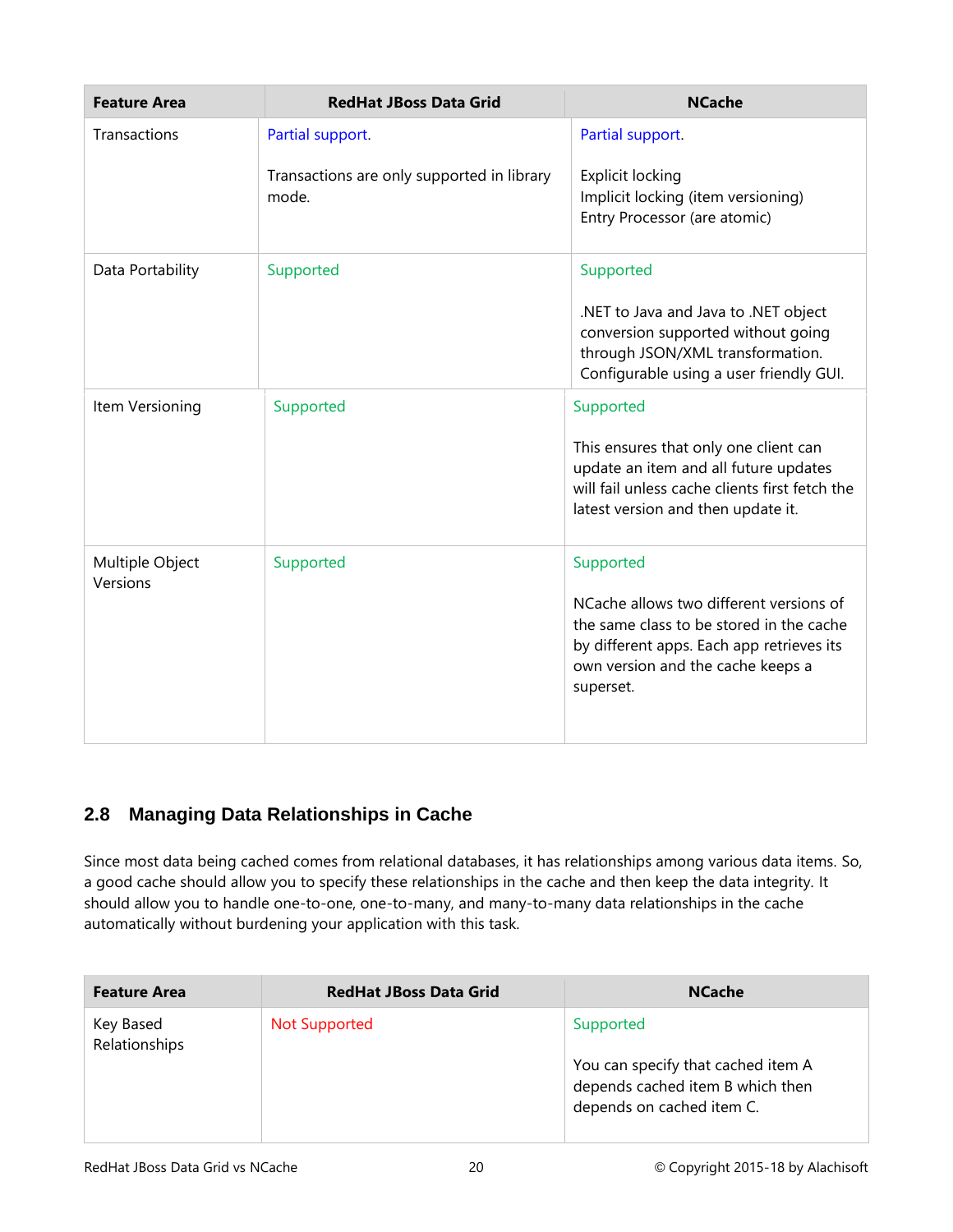| <b>Feature Area</b>                                | <b>RedHat JBoss Data Grid</b> | <b>NCache</b>                                                                                                                                                                                                                                                                                                                                                                                                         |
|----------------------------------------------------|-------------------------------|-----------------------------------------------------------------------------------------------------------------------------------------------------------------------------------------------------------------------------------------------------------------------------------------------------------------------------------------------------------------------------------------------------------------------|
|                                                    |                               | Then, if C is ever updated or removed, B<br>is automatically removed from the cache<br>and that triggers the removal of A from<br>the cache as well. And, all of this is done<br>automatically by the cache.<br>With this feature, you can keep track of<br>one-to-one, one-to-many, and many-to-<br>many relationships in the cache and<br>invalidate cached items if their related<br>items are updated or removed. |
| Key Based<br><b>Relationships Across</b><br>Caches | Not Supported                 | Supported<br>This is an extension of Key Based Cache<br>Dependency except it allows you to<br>create this dependency across multiple<br>caches.                                                                                                                                                                                                                                                                       |

#### <span id="page-22-0"></span>**2.9 Cache Synchronization with Database**

Database synchronization is a very important feature for any good In-Memory distributed cache. Since most data being cached is coming from a relational database, there are always situations where other applications or users might change the data and cause the cached data to become stale.

To handle these situations, a good In-Memory distributed cache should allow you to specify dependencies between cached items and data in the database. Then, whenever that data in the database changes, the cache becomes aware of it and either invalidates its data or reloads a new copy.

Additionally, a good distributed cache should allow you to synchronize the cache with non-relational data sources since real life is full of those situations as well.

NCache provides a very powerful database synchronization feature.

| <b>Feature Area</b>                                       | <b>RedHat JBoss Data Grid</b> | <b>NCache</b>                                                                                                                                                                                                                                                                                                                |
|-----------------------------------------------------------|-------------------------------|------------------------------------------------------------------------------------------------------------------------------------------------------------------------------------------------------------------------------------------------------------------------------------------------------------------------------|
| SQL Dependency<br>(Sync with SQL Server)<br>(Event based) | Not Supported                 | Supported<br>NCache provides SqlDependency<br>support for SQL Server. You can<br>associate a cached item with a SQL<br>statement based dataset in SQL Server<br>database. Then whenever that dataset<br>changes (addition, updates, or removal),<br>SQL Server sends a notification to<br>NCache and NCache invalidates this |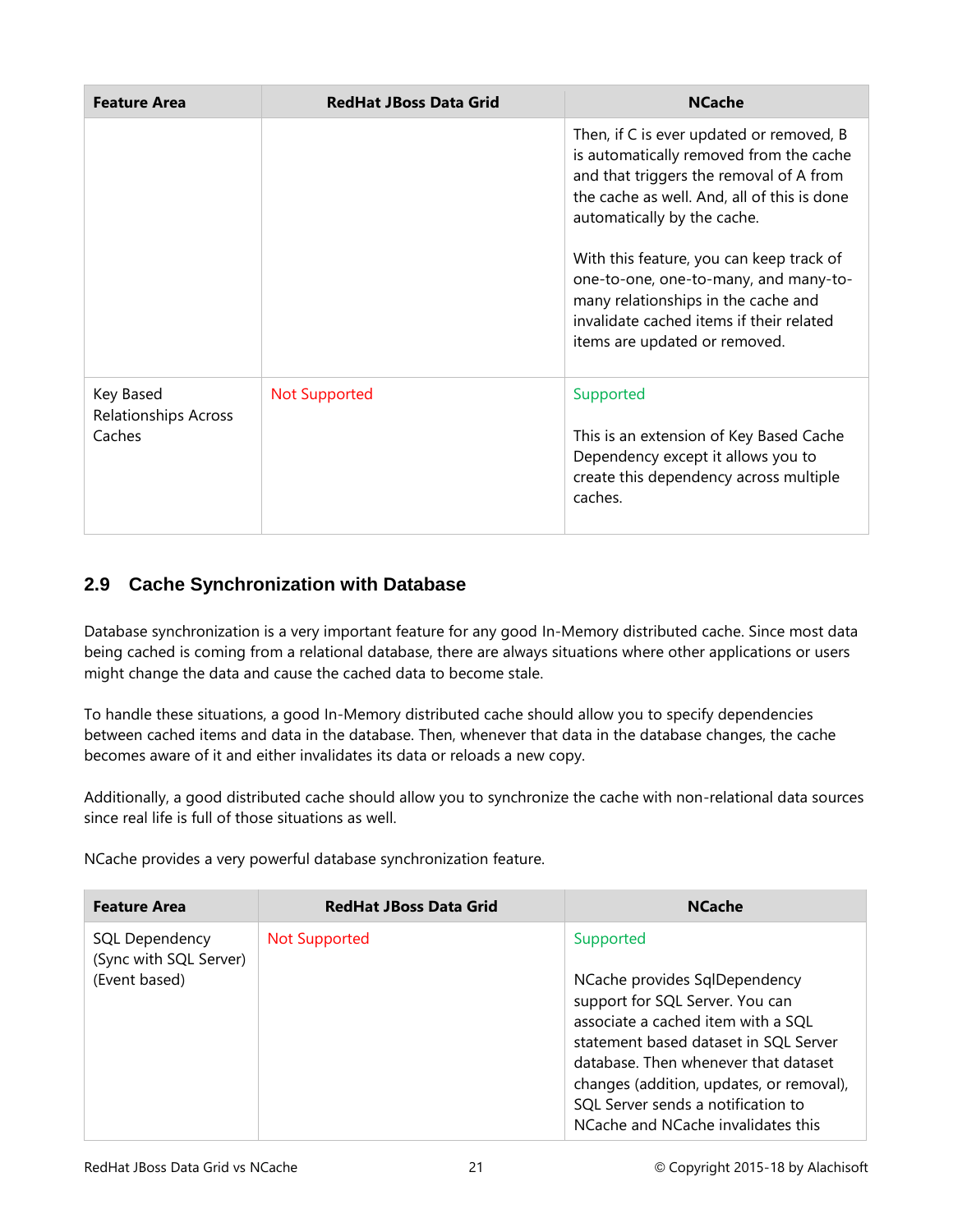| <b>Feature Area</b>                 | <b>RedHat JBoss Data Grid</b> | <b>NCache</b>                                                                                                                                                                                                                                                                                                                                                                     |
|-------------------------------------|-------------------------------|-----------------------------------------------------------------------------------------------------------------------------------------------------------------------------------------------------------------------------------------------------------------------------------------------------------------------------------------------------------------------------------|
|                                     |                               | cached item or reloads it if you have<br>enabled it with ReadThrough.                                                                                                                                                                                                                                                                                                             |
|                                     |                               | This feature allows you to synchronize<br>the cache with SQL Server database. If<br>you have a situation where some<br>applications or users are directly<br>updating data in the database, you can<br>enable this feature to ensure that the<br>cache stays fresh.                                                                                                               |
| Oracle Dependency                   | <b>Not Supported</b>          | Supported                                                                                                                                                                                                                                                                                                                                                                         |
| (Sync with Oracle)<br>(Event based) |                               | NCache provides OracleDependency<br>support for Oracle. You can associate a<br>cached item with a SQL statement based<br>dataset in Oracle database. Then<br>whenever that dataset changes (addition,<br>updates, or removal), Oracle sends a<br>data notification to NCache and NCache<br>invalidates this cached item or reloads it<br>if you have enabled it with ReadThrough. |
|                                     |                               | This feature allows you to synchronize<br>the cache with Oracle database. If you<br>have a situation where some applications<br>or users are directly updating data in the<br>database, you can enable this feature to<br>ensure that the cache stays fresh.                                                                                                                      |
| Db Dependency<br>(Sync with OLEDB)  | <b>Not Supported</b>          | Supported                                                                                                                                                                                                                                                                                                                                                                         |
| (Polling based)                     |                               | NCache provides support for you to<br>synchronize the cache with any OLEDB<br>database. This synchronization is based<br>on polling. And, although it is not as<br>real-time as a database notification, it is<br>more efficient.<br>It is more efficient because in one poll,<br>NCache can synchronize thousands of<br>cached items instead of receiving                        |
|                                     |                               | thousands of individual database<br>notifications from Oracle in case of<br>OracleDependency.                                                                                                                                                                                                                                                                                     |
| File Dependency                     | <b>Not Supported</b>          | Supported                                                                                                                                                                                                                                                                                                                                                                         |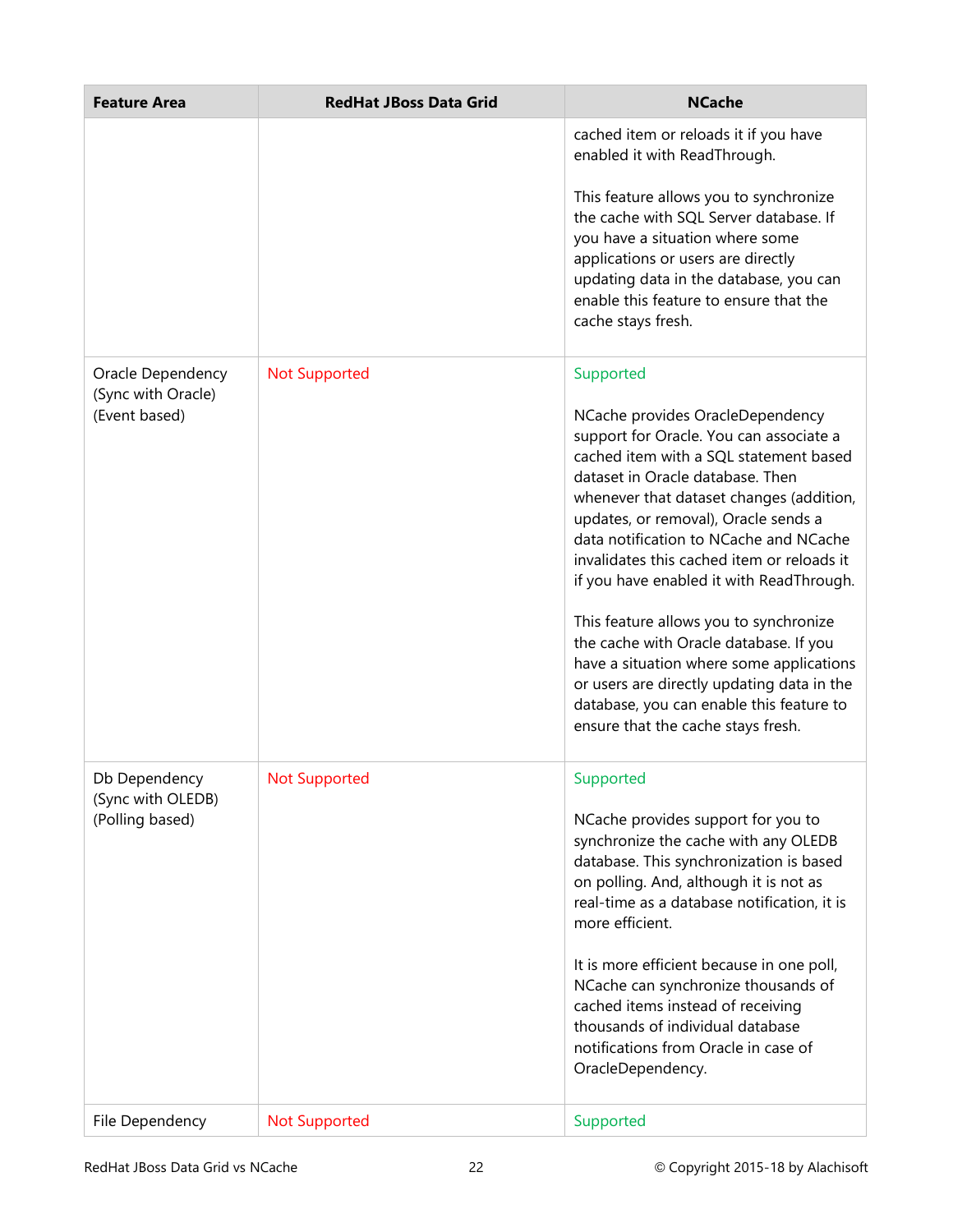| <b>Feature Area</b>                                          | <b>RedHat JBoss Data Grid</b> | <b>NCache</b>                                                                                                                                                                                                                                                                                                                                                                                                                                                                                                                                                         |
|--------------------------------------------------------------|-------------------------------|-----------------------------------------------------------------------------------------------------------------------------------------------------------------------------------------------------------------------------------------------------------------------------------------------------------------------------------------------------------------------------------------------------------------------------------------------------------------------------------------------------------------------------------------------------------------------|
| (Sync with Non-<br>Relational Source)                        |                               | NCache allows you to specify a<br>dependency on an external file. Then<br>NCache monitors this file for any<br>updates and when that happens, NCache<br>invalidates the corresponding cached<br>item.<br>This allows you to keep the cached item<br>synchronized with a non-relational data<br>source.                                                                                                                                                                                                                                                                |
| <b>Custom Dependency</b><br>(Sync with any custom<br>source) | <b>Not Supported</b>          | Supported<br>NCache allows you to implement a<br>custom dependency and register your<br>code with the cache cluster. Then,<br>NCache calls your code to monitor some<br>custom data source for any changes.<br>When changes happen, you fire a<br>dependency update within NCache<br>which causes the corresponding cached<br>item to be removed from the cache.<br>This feature is good when you need to<br>synchronize the cached item with a non-<br>relational data source that cannot be<br>captured by a flat file. So, custom<br>dependency handles this case. |

#### <span id="page-24-0"></span>**2.10 Event Driven Data Sharing**

Event Driven Data Sharing has become an important use for in-memory distributed caches. More and more applications today need to share data with other applications at runtime in an asynchronous fashion.

Previously, relational databases were used to share data among multiple applications but that requires constant polling by the applications wanting to consume data. Then, message queues became popular because of their asynchronous features and their persistence of events. And although message queues are great, they lack performance and scalability requirements of today's applications.

NCache provides very powerful features to facilitate Event Driven Data Sharing. They are discussed below and compared with Red Hat JBoss Data Grid.

| <b>Feature Area</b> | <b>RedHat JBoss Data Grid</b> | <b>NCache</b> |
|---------------------|-------------------------------|---------------|
| Item Level Events   | Supported                     | Supported     |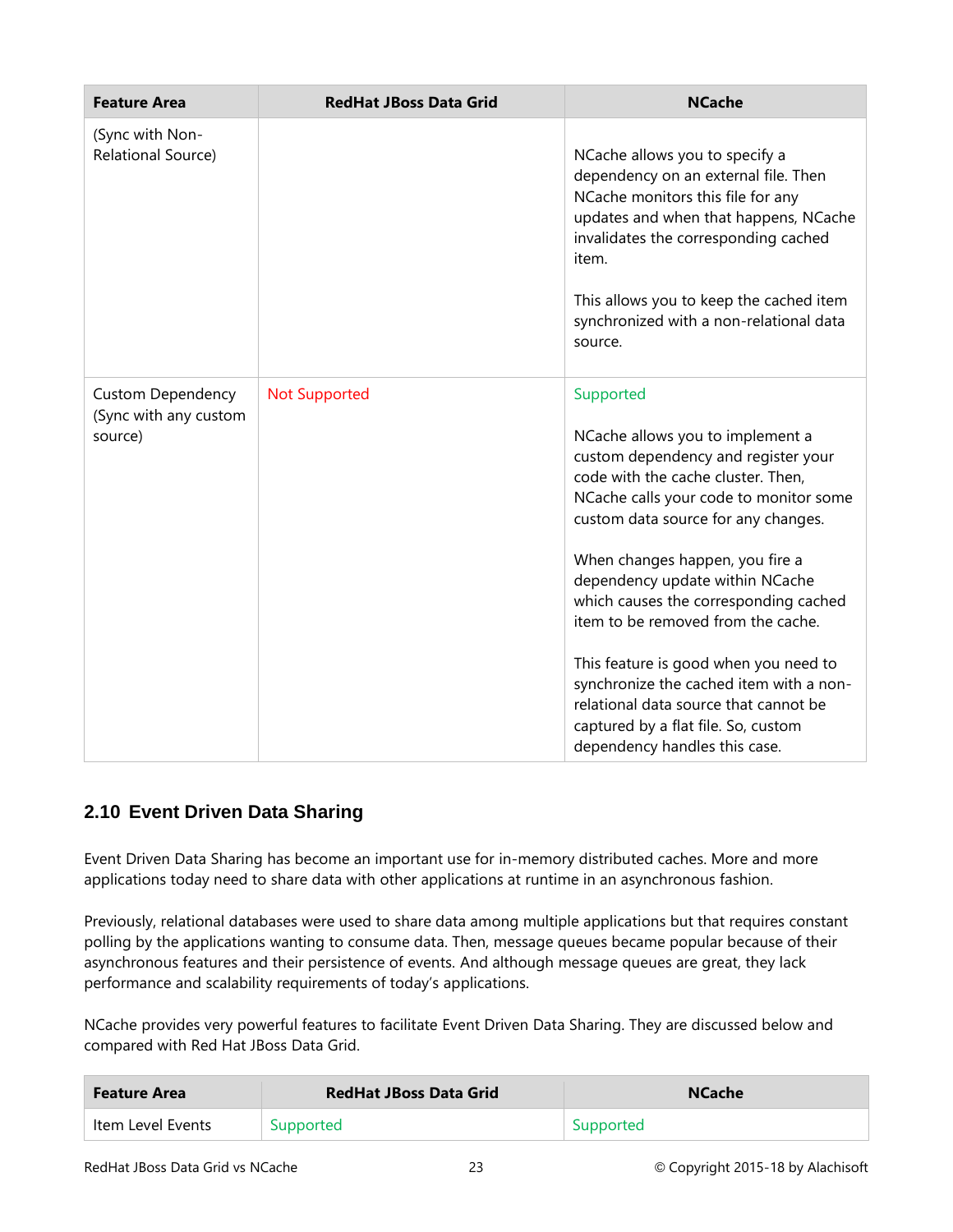| <b>Feature Area</b>                       | <b>RedHat JBoss Data Grid</b> | <b>NCache</b>                                                                                                                                                                                                                                                                                                                                        |
|-------------------------------------------|-------------------------------|------------------------------------------------------------------------------------------------------------------------------------------------------------------------------------------------------------------------------------------------------------------------------------------------------------------------------------------------------|
| (onlnsert / onRemove)                     |                               | NCache can fire events to its clients<br>whenever specific cached items are<br>updated or removed based on client<br>interest.<br>You can register Java and .NET callbacks<br>with NCache client and your callbacks are<br>called in these cases.<br>NCache uses its own socket-level<br>protocol for this event propagation so it<br>is super-fast. |
| Cache Level Events<br>(Add/Insert/Remove) | Supported                     | Supported<br>If turned on, NCache sends event<br>notifications to all clients whenever any<br>item is added, updated, or removed from<br>the cache.<br>You can register Java and .NET callbacks<br>with NCache client and your callbacks are<br>called in these cases.                                                                               |
| <b>Custom Events</b><br>(Fired by Apps)   | <b>Not Supported</b>          | Supported<br>NCache allows your applications to fire<br>custom events into the cache cluster.<br>And, other applications can register to be<br>notified for these events.<br>This feature allows you to coordinate a<br>pub/sub scenario with asynchronous<br>event driven coordination between<br>various clients.                                  |
| Continuous Query                          | Supported                     | Supported<br>NCache provides a powerful Continuous<br>Query (CQ) feature. CQ lets you specify<br>a SQL query against which NCache<br>monitors the cache for any additions,<br>updates, or deletes. And, your<br>application is notified through events<br>whenever this happens.                                                                     |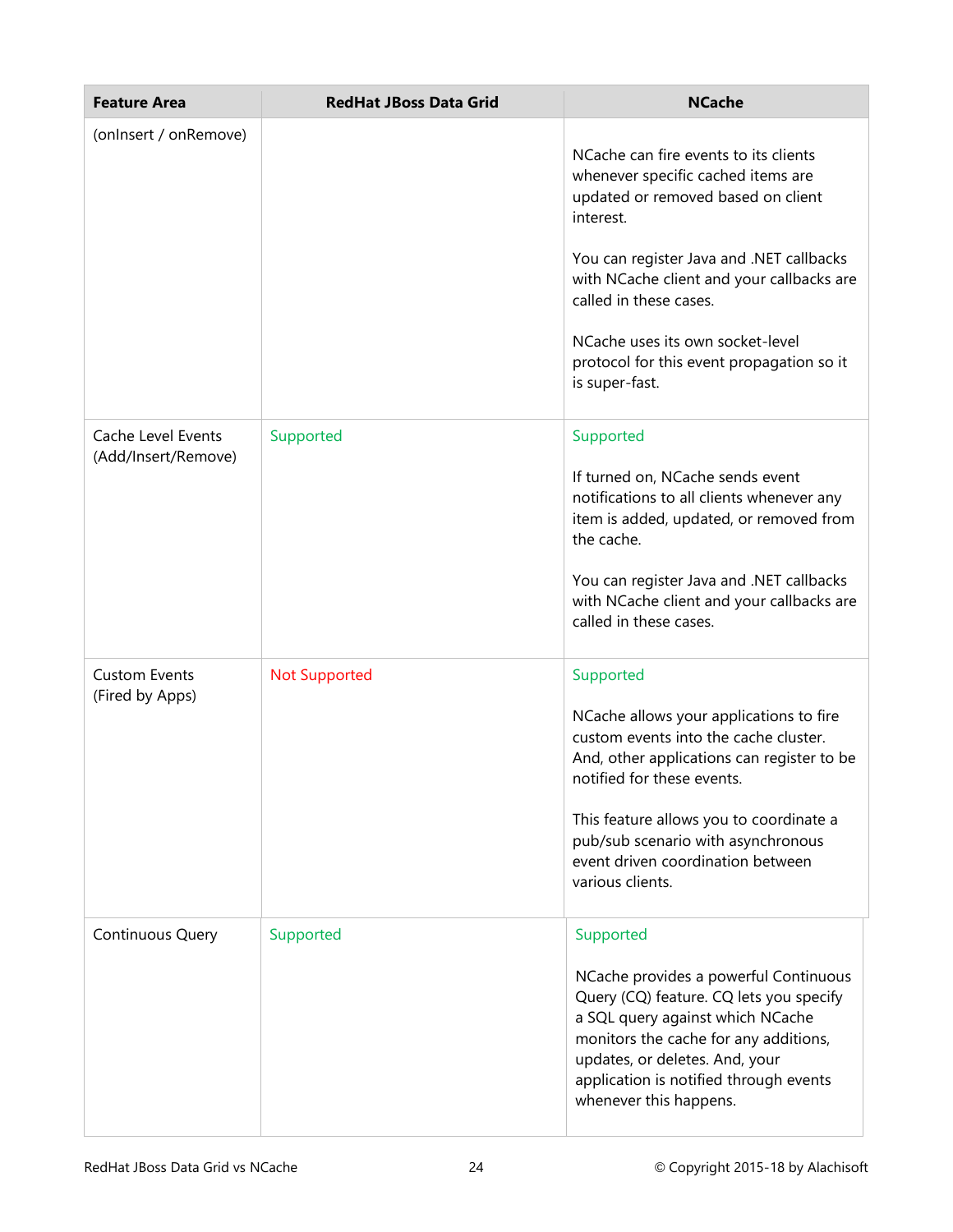| <b>Feature Area</b>          | <b>RedHat JBoss Data Grid</b> | <b>NCache</b>                                                                                |
|------------------------------|-------------------------------|----------------------------------------------------------------------------------------------|
| Topic<br>(Pub/Sub Messaging) | <b>Not Supported</b>          | Supported<br>NCache allows your applications to do<br>Pub/Sub style messaging through Topic. |

#### <span id="page-26-0"></span>**2.11 SQL-Like Cache Search**

In-Memory distributed cache is frequently used to cache objects that contain data coming from a relational database. This data may be individual objects or collections that are the result of some database query.

Either way, applications often want to fetch a subset of this data and if they have the ability to search the distributed cache with a SQL-like query language and specify object attributes as part of the criteria, it makes the In-Memory distributed cache much more useful for them.

NCache provides powerful SQL-like searching capability of the cache.

| <b>Feature Area</b>                           | <b>RedHat JBoss Data Grid</b> | <b>NCache</b>                                                                                                                                                                                                                                                                                                           |
|-----------------------------------------------|-------------------------------|-------------------------------------------------------------------------------------------------------------------------------------------------------------------------------------------------------------------------------------------------------------------------------------------------------------------------|
| SQL Search                                    | <b>Not Supported</b>          | Supported<br>NCache provides a rich SQL based<br>searching capability. You can search the<br>cache based on object attributes instead<br>of just keys.<br>You can also include Group, Subgroup,<br>Tags, and Named Tags in your SQL<br>query.                                                                           |
| <b>LINQ Queries</b>                           | <b>Not Supported</b>          | Supported<br>NCache allows you to search the cache<br>with LINQ queries from .NET<br>applications. LINQ is a popular object<br>querying language in .NET and NCache<br>has implemented a LINQ provider.<br>So, if you're comfortable using LINQ,<br>you can search the cache the same way<br>you would with NCache SQL. |
| SQL Search on<br>Tags, Named Tags &<br>Groups | <b>Not Supported</b>          | Supported                                                                                                                                                                                                                                                                                                               |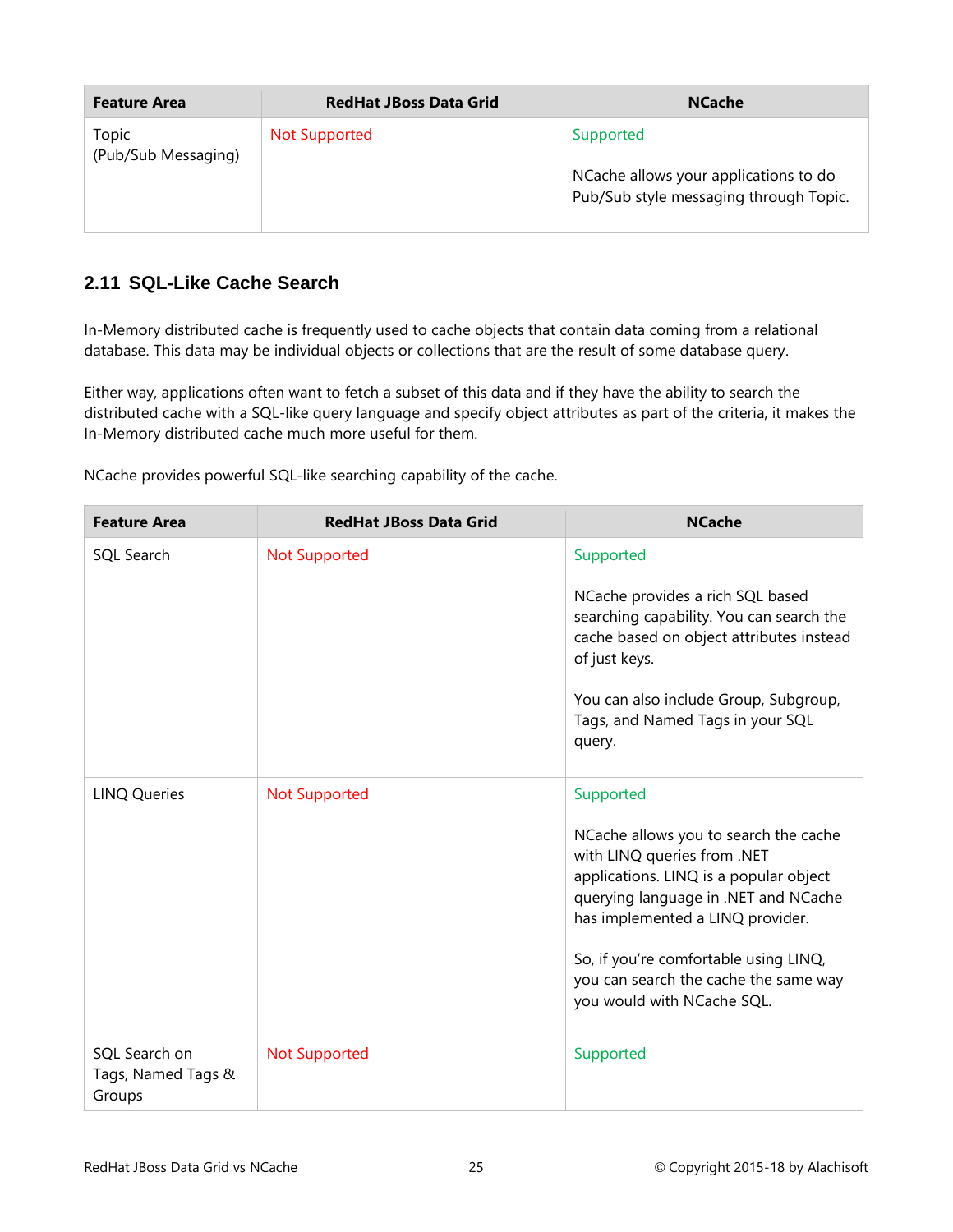| <b>Feature Area</b> | <b>RedHat JBoss Data Grid</b> | <b>NCache</b>                                                                                            |
|---------------------|-------------------------------|----------------------------------------------------------------------------------------------------------|
|                     |                               | NCache allows you to include Tags,<br>Named Tags, and Group names as part<br>of you SQL search criteria. |

#### <span id="page-27-0"></span>**2.12 Data Grouping**

An in-memory distributed cache should be much more than a Hashtable with a (key, value) pair interface. It needs to meet the needs of real life applications that expect to fetch and update data in groups and collections. In a relational database, SQL provides a very powerful way to do all of this.

We've already explained how to search an in-memory distributed cache through SQL and LINQ. Now let's discuss Groups, Tags, and Named Tags. These features allow you to keep track of collections of data easily and even modify them.

| <b>Feature Area</b> | <b>RedHat JBoss Data Grid</b>                                                                             | <b>NCache</b>                                                                                                                                                                                                                                                                                                                                                            |
|---------------------|-----------------------------------------------------------------------------------------------------------|--------------------------------------------------------------------------------------------------------------------------------------------------------------------------------------------------------------------------------------------------------------------------------------------------------------------------------------------------------------------------|
| Groups/Subgroups    | Partial support                                                                                           | Supported                                                                                                                                                                                                                                                                                                                                                                |
|                     | RedHat JBoss Data Grid provides Group<br>cache items but no sub-group<br>functionality is available here. | NCache provides the ability for you to<br>group cached items in a group-<br>subgroup combination (or just group<br>with no subgroup).<br>You can later fetch or remove all items<br>belonging to a group. You can also fetch<br>just the keys and then only fetch subset<br>of them.                                                                                     |
| Tags                | <b>Not Supported</b>                                                                                      | Supported<br>NCache provides a concept called Tags.<br>A Tag is a string that you can assign to<br>one or more cached items. And one<br>cached item can be assigned multiple<br>Tags.<br>And, later, you can fetch items<br>belonging to one or more Tags in order<br>to manipulate them.<br>You can also include Tags in SQL or<br>LINQ search as part of the criteria. |
| Named Tags          | <b>Not Supported</b>                                                                                      | Supported                                                                                                                                                                                                                                                                                                                                                                |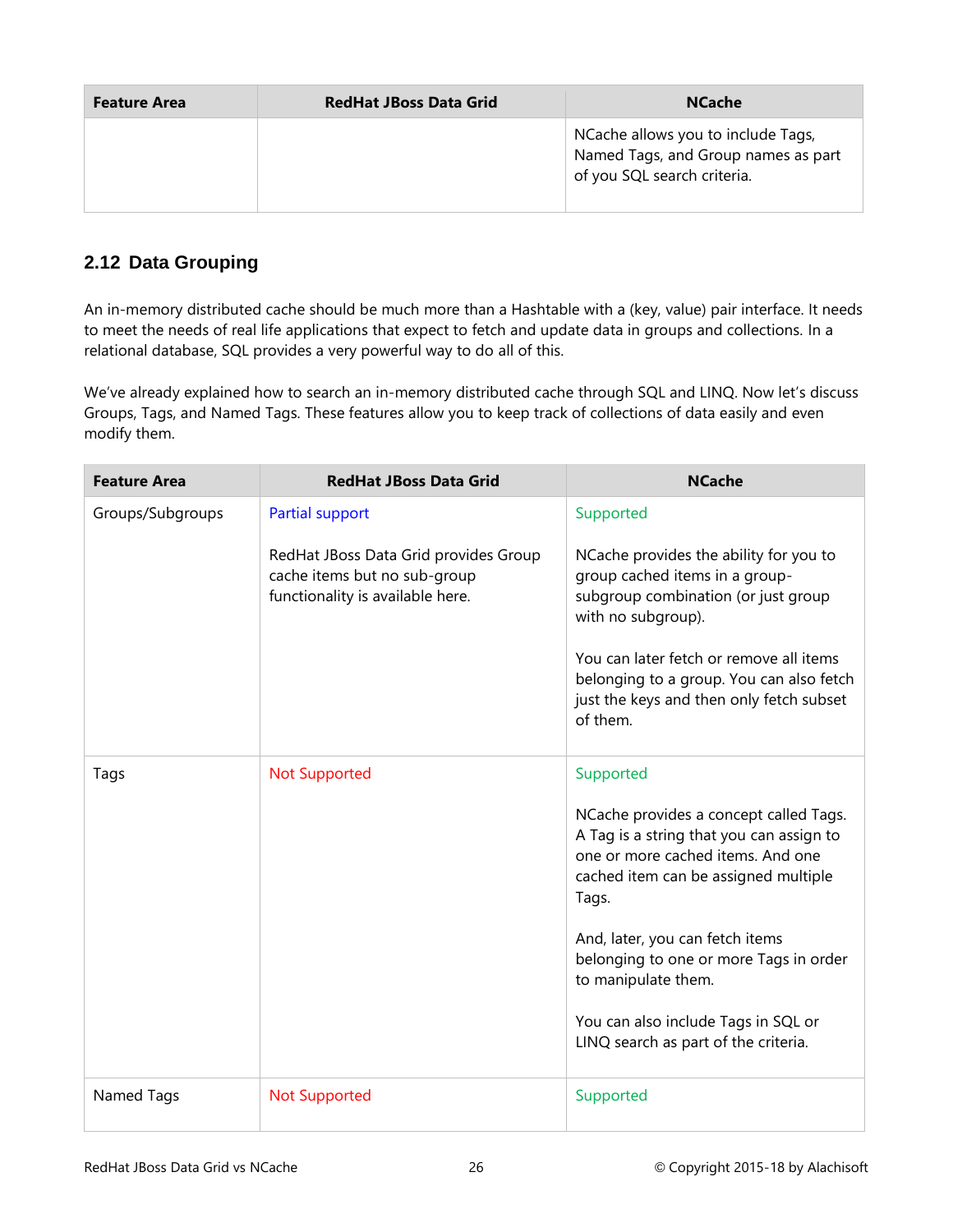| <b>Feature Area</b> | <b>RedHat JBoss Data Grid</b> | <b>NCache</b>                                                                                                                                                             |
|---------------------|-------------------------------|---------------------------------------------------------------------------------------------------------------------------------------------------------------------------|
|                     |                               | NCache provides Named Tags feature<br>where you can assign a "key" and "tag"<br>to one or more cached items. And, a<br>single cached item can get multiple<br>Named Tags. |
|                     |                               | Later, you can fetch items belonging to<br>one or more Named Tags. You can also<br>use Named Tags in SQL and LINQ<br>queries as part of the criteria.                     |

#### <span id="page-28-0"></span>**2.13 Read-through, Write-through & Cache Loader**

Many people use in-memory distributed cache as "cache on the side" where they fetch data directly from the database and put it in the cache. Another approach is "cache through" where your application just asks the cache for the data. And, if the data isn't there, the in-memory distributed cache gets it from your data source.

The same thing goes for write-through. Write-behind is nothing more than a write-through where the cache is updated immediately and the control returned to the client application. And, then the database or data source is updated asynchronously so the application doesn't have to wait for it.

NCache provides powerful capabilities in this area.

| <b>Feature Area</b>             | <b>RedHat JBoss Data Grid</b> | <b>NCache</b>                                                                                                                                                                                                                                                                                                                         |
|---------------------------------|-------------------------------|---------------------------------------------------------------------------------------------------------------------------------------------------------------------------------------------------------------------------------------------------------------------------------------------------------------------------------------|
| Read-through                    | Supported                     | Supported<br>NCache allows you to implement<br>multiple read-through handlers and<br>register with the cache as "named<br>providers". Then, the client can tell<br>NCache to use a specific read-through<br>upon a "cache miss".<br>NCache also allows you to add read-<br>through handlers at runtime without<br>stopping the cache. |
| Write-through & Write<br>behind | Supported                     | Supported<br>NCache allows you to implement<br>multiple write-through handlers and<br>register with NCache as "named<br>providers". Then, whenever application<br>updates a cached item and tells NCache<br>to also call write-through, NCache server<br>calls your write-through handler.                                            |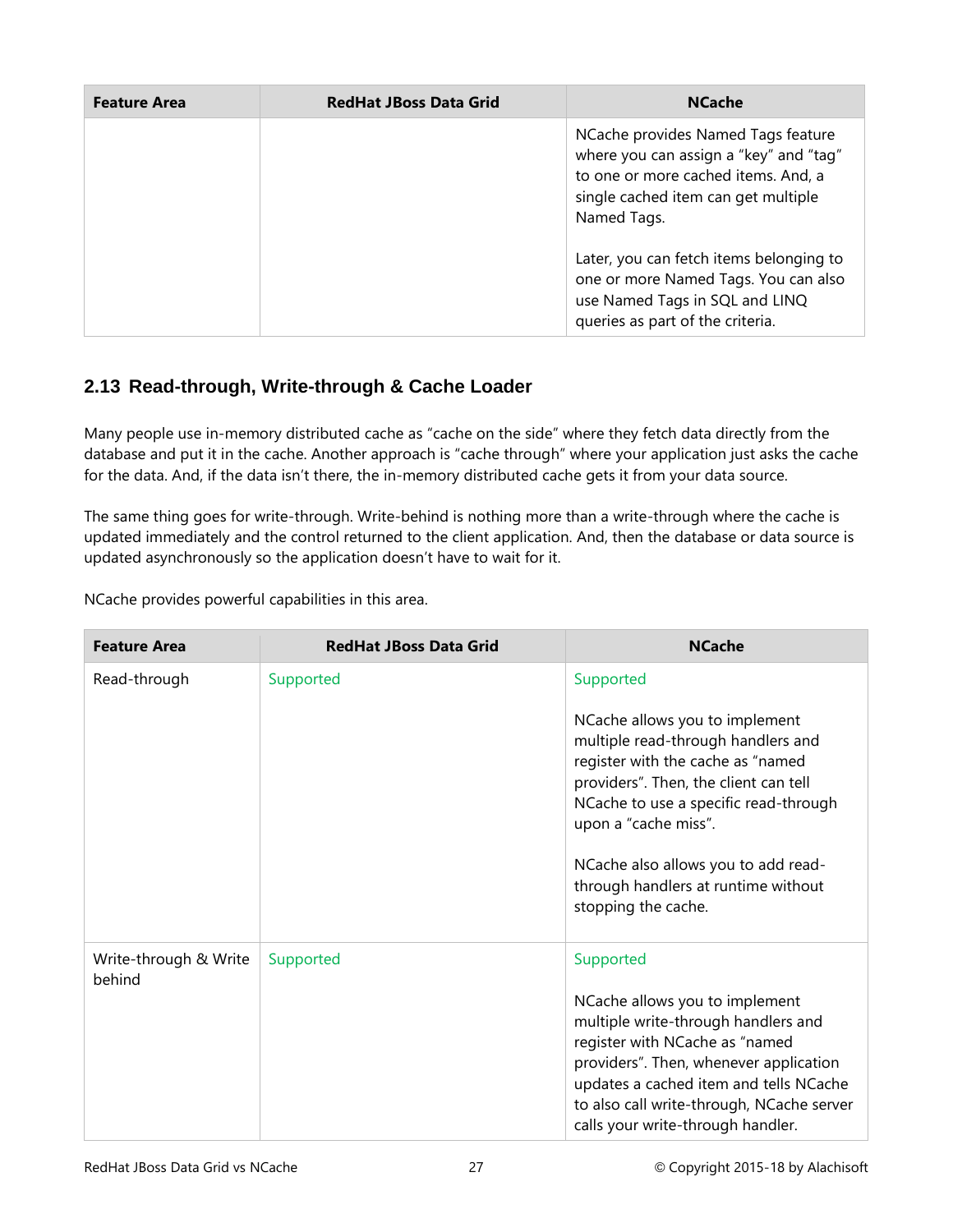| <b>Feature Area</b>                                        | <b>RedHat JBoss Data Grid</b> | <b>NCache</b>                                                                                                                                                                                                                                                                                                                                                                                                                                                                                                                                                             |
|------------------------------------------------------------|-------------------------------|---------------------------------------------------------------------------------------------------------------------------------------------------------------------------------------------------------------------------------------------------------------------------------------------------------------------------------------------------------------------------------------------------------------------------------------------------------------------------------------------------------------------------------------------------------------------------|
|                                                            |                               | If you've enabled write-behind, then<br>NCache updates the cache immediately<br>and queues up the database update and<br>a background thread processes it and<br>calls your write-through handler.                                                                                                                                                                                                                                                                                                                                                                        |
| Auto Reload at<br>Expiration & Database<br>Synchronization | <b>Not Supported</b>          | Supported<br>If you've implemented a read-through<br>handler, NCache allows you to use it to<br>specify that whenever a cached item<br>expires, instead of removing it from the<br>cache, NCache should call your read-<br>through handler to read a new copy of<br>that object and update the cache with it.<br>You can specify the same when database<br>synchronization is enabled and a row in<br>the database is updated and a<br>corresponding cached item would have<br>been removed from the cache but is now<br>reloaded with the help of your read-<br>through. |
| Cache Startup Loader                                       | <b>Not Supported</b>          | Supported<br>NCache lets you implement a Cache<br>Loader and register it with the cache<br>cluster. NCache then calls it to<br>prepopulate the cache upon startup.<br>Cache Loader is your code that reads<br>data from your data source/database.                                                                                                                                                                                                                                                                                                                        |

#### <span id="page-29-0"></span>**2.14 Big Data Processing**

For analysis and processing large amount of data becomes faster if done in-memory A distributed cache is a scalable in-memory data store. And, if it can support the popular Map/Reduce style processing, then you're able to speed up your work greatly.

| <b>Feature Area</b> | <b>RedHat JBoss Data Grid</b>                                                 | <b>NCache</b>                                                      |
|---------------------|-------------------------------------------------------------------------------|--------------------------------------------------------------------|
| Map-Reduce Query    | Partial support                                                               | Supported.                                                         |
|                     | In technical preview mode not<br>recommended in the production<br>environment | NCache provides a MapReduce<br>framework where you program can run |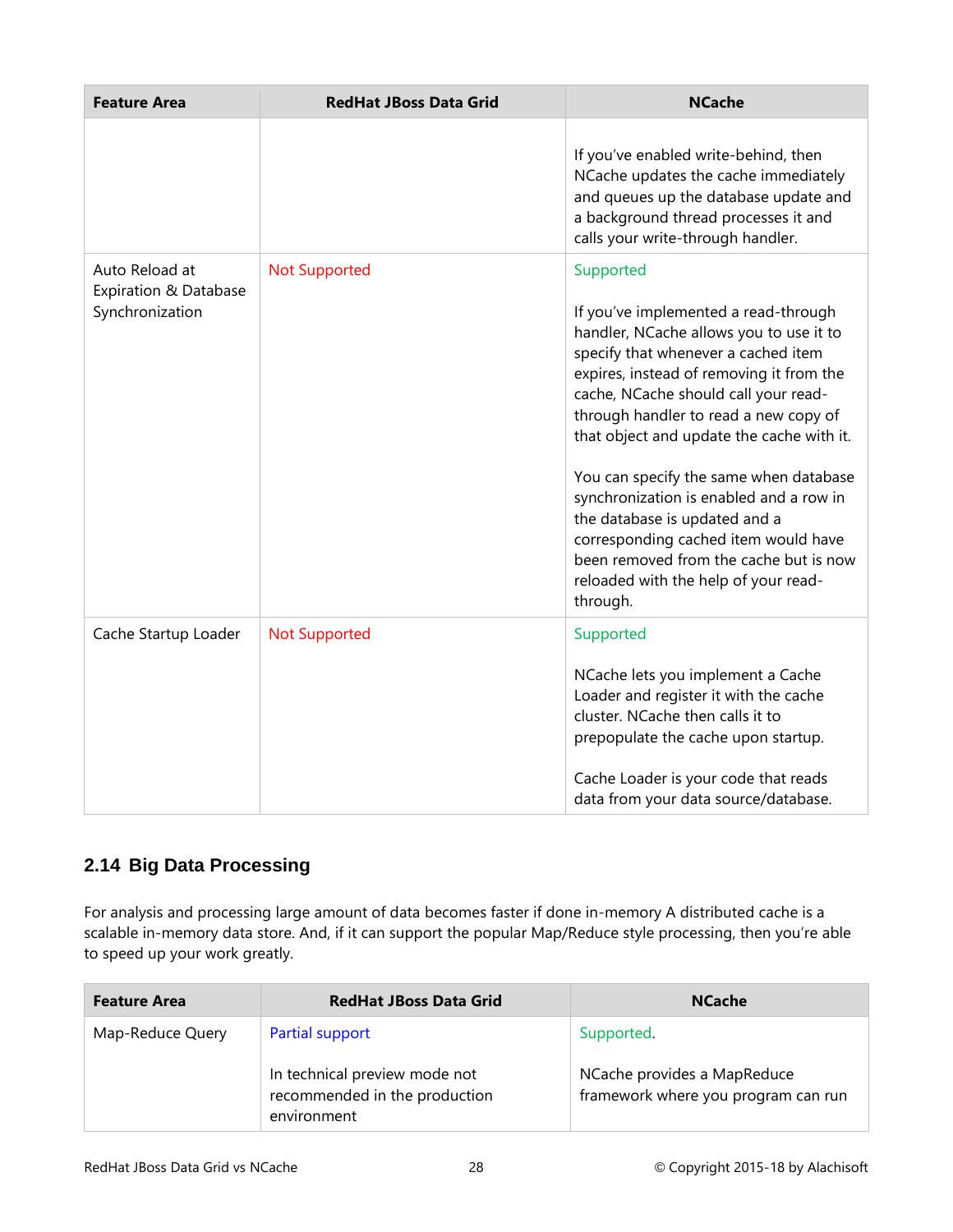| <b>Feature Area</b>    | <b>RedHat JBoss Data Grid</b> | <b>NCache</b>                                                                                                         |
|------------------------|-------------------------------|-----------------------------------------------------------------------------------------------------------------------|
|                        |                               | on cache servers for parallel processing<br>of Big Data.                                                              |
| Aggregators            | <b>Not Supported</b>          | Supported.<br>NCache provides Aggregator that works<br>with MapReduce framework and<br>provides you statistical data. |
| <b>Entry Processor</b> | <b>Not Supported</b>          | Supported.<br>NCache fully supports Entry Processor<br>execution on cache nodes in parallel.                          |

#### <span id="page-30-0"></span>**2.15 Third Party Integrations**

Memcached is an open-source in-memory distributed caching solution which helps speed up web applications by taking pressure off the database. Memcached is used by many of the internet's biggest websites and has been merged with other technologies. NCache implements Memcached protocol to enable users with existing Memcached implementations to easily migrate to NCache. No code required for this.

NHibernate is a very powerful and popular object-relational mapping engine. And, fortunately, it also has a Second Level Cache provider architecture that allows you to plug-in a third-party cache without making any code changes to the NHibernate application. NCache has implemented this NHibernate Second Level Cache provider. See [NHibernate Second Level Cache](http://www.alachisoft.com/ncache/nhibernate-second-level-cache.html) for details.

Entity Framework from Microsoft is also a very popular object-relational mapping engine. And, although Entity Framework doesn't have a nice Second Level Cache provide architecture like NHibernate, NCache has nonetheless implemented a Second Level Cache for Entity Framework.

| <b>Feature Area</b>                       | <b>RedHat JBoss Data Grid</b> | <b>NCache</b>                                                                                                                                                                                                                                                 |
|-------------------------------------------|-------------------------------|---------------------------------------------------------------------------------------------------------------------------------------------------------------------------------------------------------------------------------------------------------------|
| NHibernate 2 <sup>nd</sup> Level<br>Cache | <b>Not Supported</b>          | Supported<br>NCache provides an NHibernate L2<br>Cache provider that you can plug-in<br>through web.config or app.config<br>changes.<br>NCache has also implemented database<br>synchronization feature in this so you can<br>specify which classes should be |
|                                           |                               | synchronized with the database. NCache<br>lets you specify SqlDependency or<br>DbDependency for this.                                                                                                                                                         |
| <b>Entity Framework Core</b><br>Cache     | <b>Not Supported</b>          | Supported                                                                                                                                                                                                                                                     |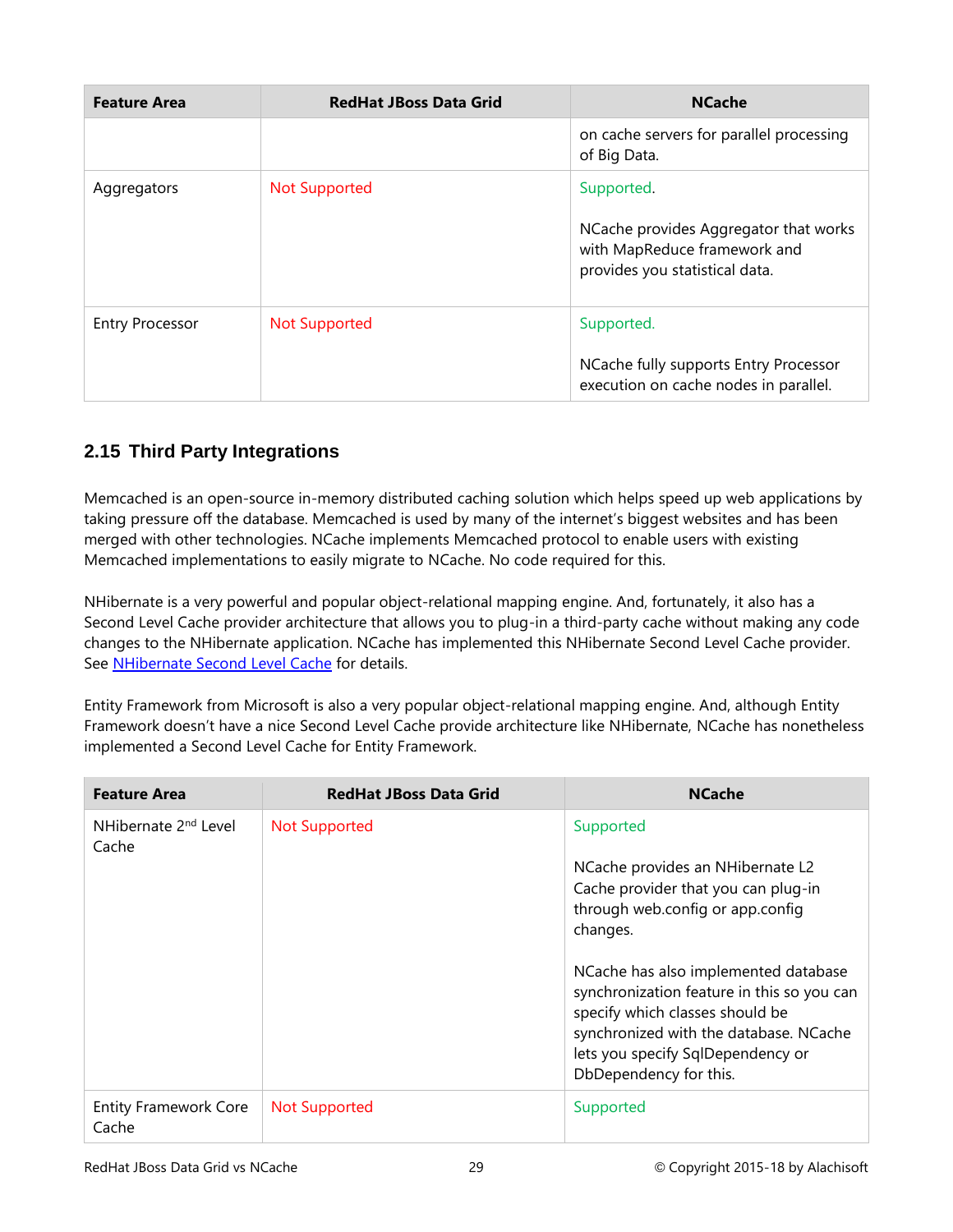| <b>Feature Area</b>              | <b>RedHat JBoss Data Grid</b>                                                                                                                                                                                  | <b>NCache</b>                                                                                                                                                                                                                                                                                                  |
|----------------------------------|----------------------------------------------------------------------------------------------------------------------------------------------------------------------------------------------------------------|----------------------------------------------------------------------------------------------------------------------------------------------------------------------------------------------------------------------------------------------------------------------------------------------------------------|
|                                  |                                                                                                                                                                                                                | <b>Extension Methods</b>                                                                                                                                                                                                                                                                                       |
|                                  |                                                                                                                                                                                                                | NCache has implemented EF Core<br>Extension Methods for caching to make it<br>really simple for EF applications to use<br>caching. It also gives full control to the<br>application about how to cache data.                                                                                                   |
| <b>Entity Framework</b><br>Cache | <b>Not Supported</b>                                                                                                                                                                                           | Supported                                                                                                                                                                                                                                                                                                      |
|                                  |                                                                                                                                                                                                                | <b>Custom ADO.NET Provider</b>                                                                                                                                                                                                                                                                                 |
|                                  |                                                                                                                                                                                                                | NCache has implemented a behind-the-<br>scene second level cache for Entity<br>Framework. You can plug-in NCache to<br>your EF application, run it in analysis<br>mode, and quickly see all the queries<br>being used by it. Then, you can decide<br>which queries should be cached and<br>which ones skipped. |
| Memcached Protocol               | Supported                                                                                                                                                                                                      | Supported                                                                                                                                                                                                                                                                                                      |
| Server                           | Red Hat JBoss Data Grid contains a<br>server module that implements the<br>memcached protocol. This allows<br>memcached clients to interact with one<br>or multiple JBoss Data Grid based<br>memcached servers | NCache has implemented Memcached<br>protocol fully. This means you can plug-<br>in NCache as an in-memory distributed<br>cache as a replacement of Memcached.                                                                                                                                                  |
|                                  | The only way to connect to MemCached<br>is by using a connector.                                                                                                                                               | Two ways are offered to use Memcached<br>applications with NCache.                                                                                                                                                                                                                                             |
|                                  | Due to the limitations in the Memcached<br>protocol, only one cache can be exposed<br>by a connector. To expose more than<br>one cache, declare additional                                                     | Memcached Pug-In: All the popular Open<br>Source .NET Memcached client libraries<br>have been implemented for NCache.                                                                                                                                                                                          |
|                                  | memcached-connectors on different<br>socket-bindings                                                                                                                                                           | Memcached Gateway: Using this you can<br>store your application data from any                                                                                                                                                                                                                                  |
|                                  | Reference                                                                                                                                                                                                      | application that use the Memcached.                                                                                                                                                                                                                                                                            |
| Memcached Smart<br>Wrapper       | <b>Not Supported</b>                                                                                                                                                                                           | Supported                                                                                                                                                                                                                                                                                                      |
|                                  |                                                                                                                                                                                                                | NCache has implemented the popular<br>.NET and Java Memcached client libraries<br>which in-turn calls NCache. This allows<br>you to plug-in Memcached client library<br>to your application without any code<br>change or recompilation.                                                                       |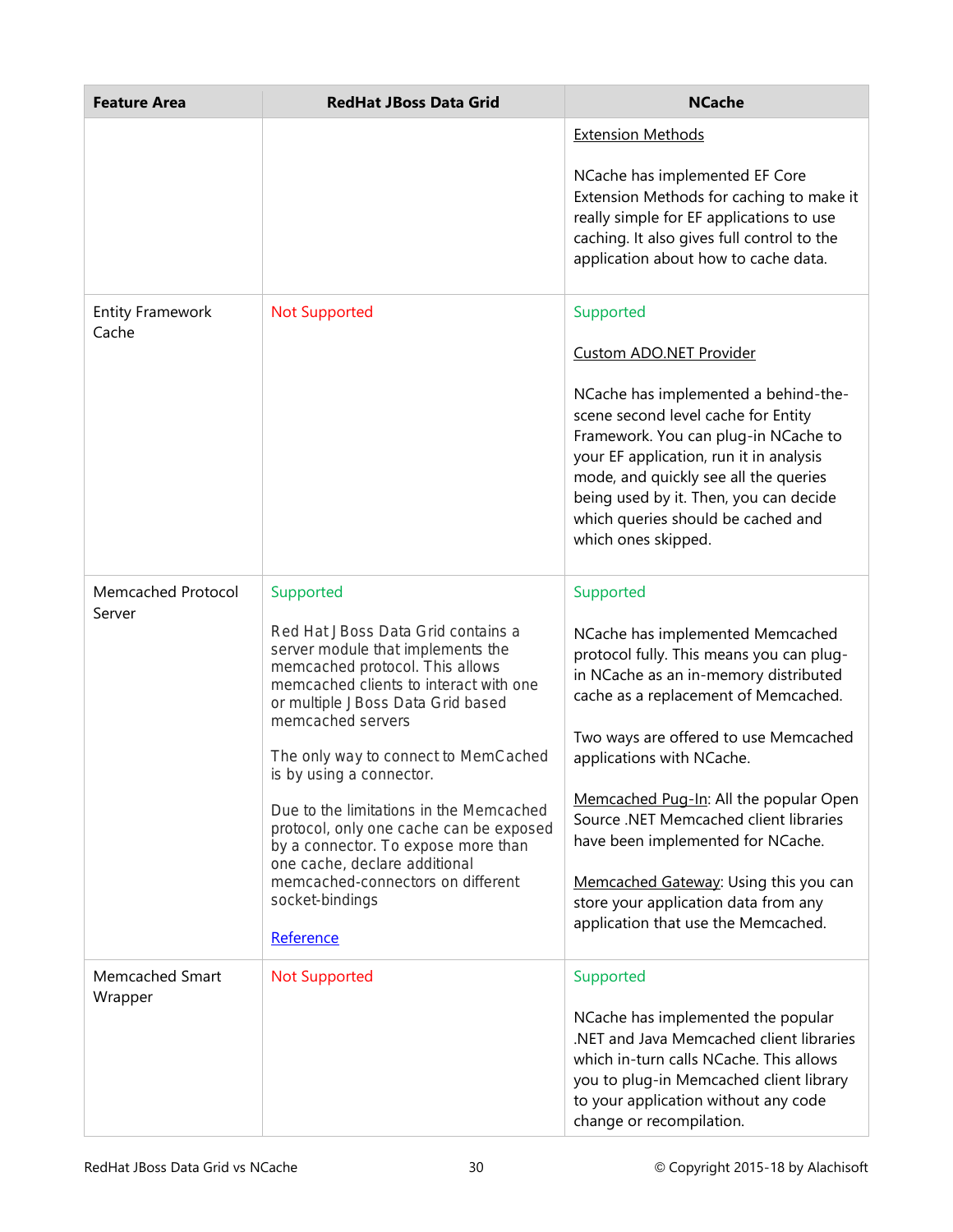| <b>Feature Area</b> | <b>RedHat JBoss Data Grid</b> | <b>NCache</b>                                                                                            |
|---------------------|-------------------------------|----------------------------------------------------------------------------------------------------------|
|                     |                               | This wrapper does not require you to go<br>through a Memcached Protocol Server<br>which is an extra hop. |

#### <span id="page-32-0"></span>**2.16 Security & Encryption**

Many applications deal with sensitive data or are mission critical and cannot allow the cache to be open to everybody. Therefore, a good In-Memory distributed cache provides restricted access based on authentication and authorization to classify people in different groups of users. And, it should also allow data to be encrypted inside the client application process before it travels to the distributed cache.

NCache provides strong support in all of these areas.

| <b>Feature Area</b>                            | <b>RedHat JBoss Data Grid</b> | <b>NCache</b>                                                                                                                                                                                                                                                                                         |
|------------------------------------------------|-------------------------------|-------------------------------------------------------------------------------------------------------------------------------------------------------------------------------------------------------------------------------------------------------------------------------------------------------|
| Authentication<br>(Active Directory /<br>LDAP) | Supported                     | Supported<br>You can authenticate users against<br>Active Directory or LDAP. If security is<br>enabled, nobody can access the cache<br>without authentication and<br>authorization.                                                                                                                   |
| Authorization                                  | Supported                     | Supported<br>You can authorize users to be either<br>"users" or "admins". Users can only<br>access the cache for read-write<br>operations while "admins" can<br>administer the cache.                                                                                                                 |
| Data Encryption                                | Supported                     | Supported<br>You can enable encryption and NCache<br>automatically encrypts all items one<br>client-side before sending them to the<br>cache.<br>And, this data is kept encrypted while in<br>the cache. And decryption also happens<br>automatically and transparently inside<br>the client process. |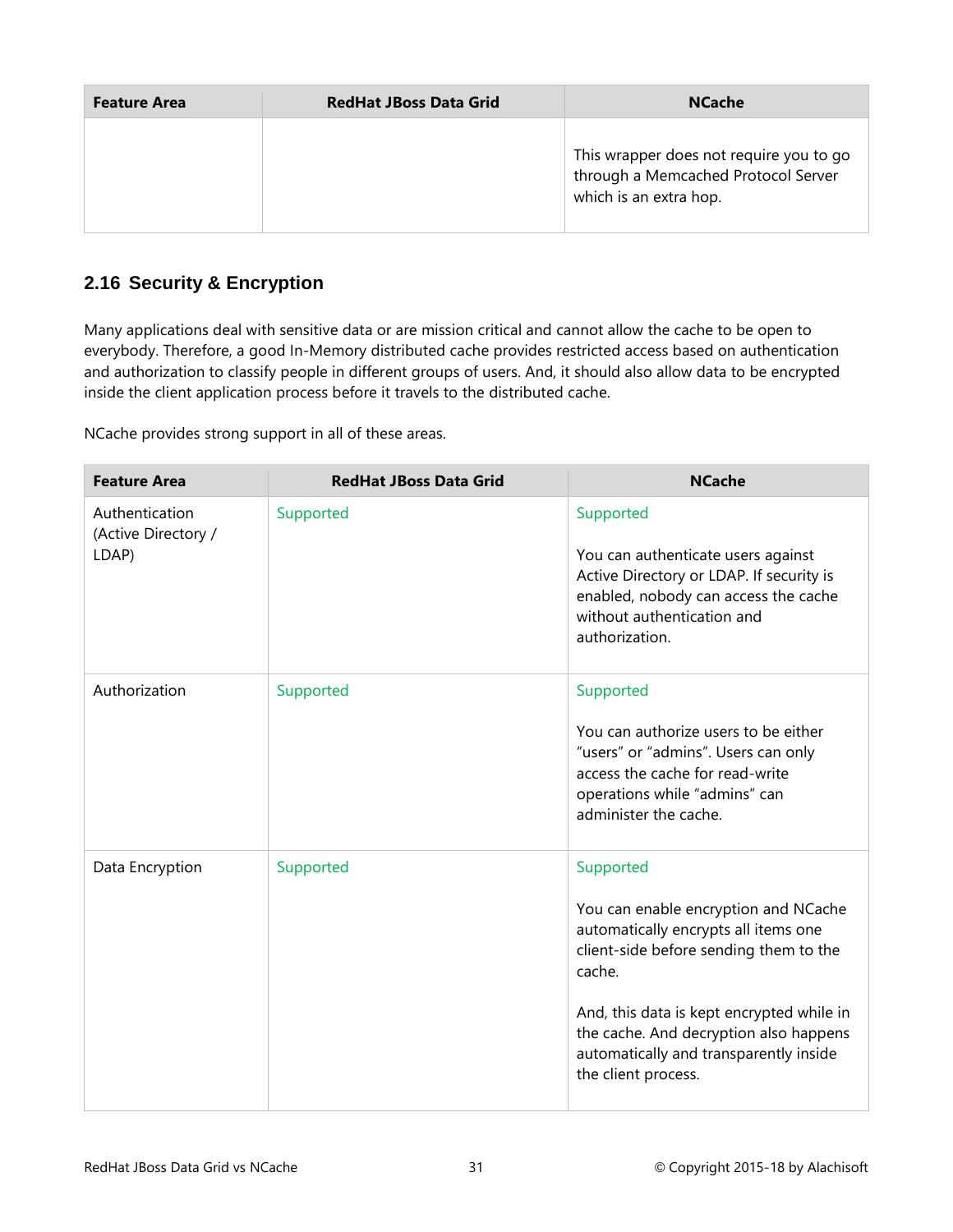| <b>Feature Area</b>  | <b>RedHat JBoss Data Grid</b> | <b>NCache</b>                                                                                                                                                                                       |
|----------------------|-------------------------------|-----------------------------------------------------------------------------------------------------------------------------------------------------------------------------------------------------|
|                      |                               | Currently, 3DES and AES128 / AES196 /<br>AES256 encryptions are provided and<br>more are being added.                                                                                               |
| Secure Communication | Supported                     | Supported<br>NCache provides SSL support for<br>client/server communication.<br>Additionally, strong encryptions are<br>provided by NCache so you can encrypt<br>data over an unsecured connection. |

#### <span id="page-33-0"></span>**2.17 Cache Size Management (Evictions Policies)**

An in-memory distributed cache always has less storage space than a relational database. So, by design, an inmemory distributed cache is supposed to cache a subset of the data which is really the "moving window" of a data set that the applications are currently interested in.

This means that an in-memory distributed cache should allow you to specify how much memory it should consume and once it reaches that size, the cache should evict some of the cached items. However, please keep in mind that if you're caching something that does not exist in the database (e.g. ASP.NET Sessions) then you need to do proper capacity planning to ensure that these cached items (sessions in this case) are never evicted from the cache. Instead, they should be "expired" at appropriate time based on their usage.

| <b>Feature Area</b>                                | <b>RedHat JBoss Data Grid</b> | <b>NCache</b>                                                                                                                      |
|----------------------------------------------------|-------------------------------|------------------------------------------------------------------------------------------------------------------------------------|
| Specify Cache Size<br>(in MBs)                     | Supported                     | Supported                                                                                                                          |
| <b>LRU Evictions</b><br>(Least Recently Used)      | Supported                     | Supported                                                                                                                          |
| <b>LFU Evictions</b><br>(Least Frequently<br>Used) | <b>Not Supported</b>          | Supported                                                                                                                          |
| <b>Priority Evictions</b>                          | <b>Not Supported</b>          | Supported<br>NCache also lets you specify a "do not<br>evict" priority for some cached items and<br>then they are not evicted.     |
| Do Not Evict Option                                | Supported                     | Supported<br>NCache lets you specify "do not evict"<br>option for the entire cache. Then,<br>nothing is evicted even when cache is |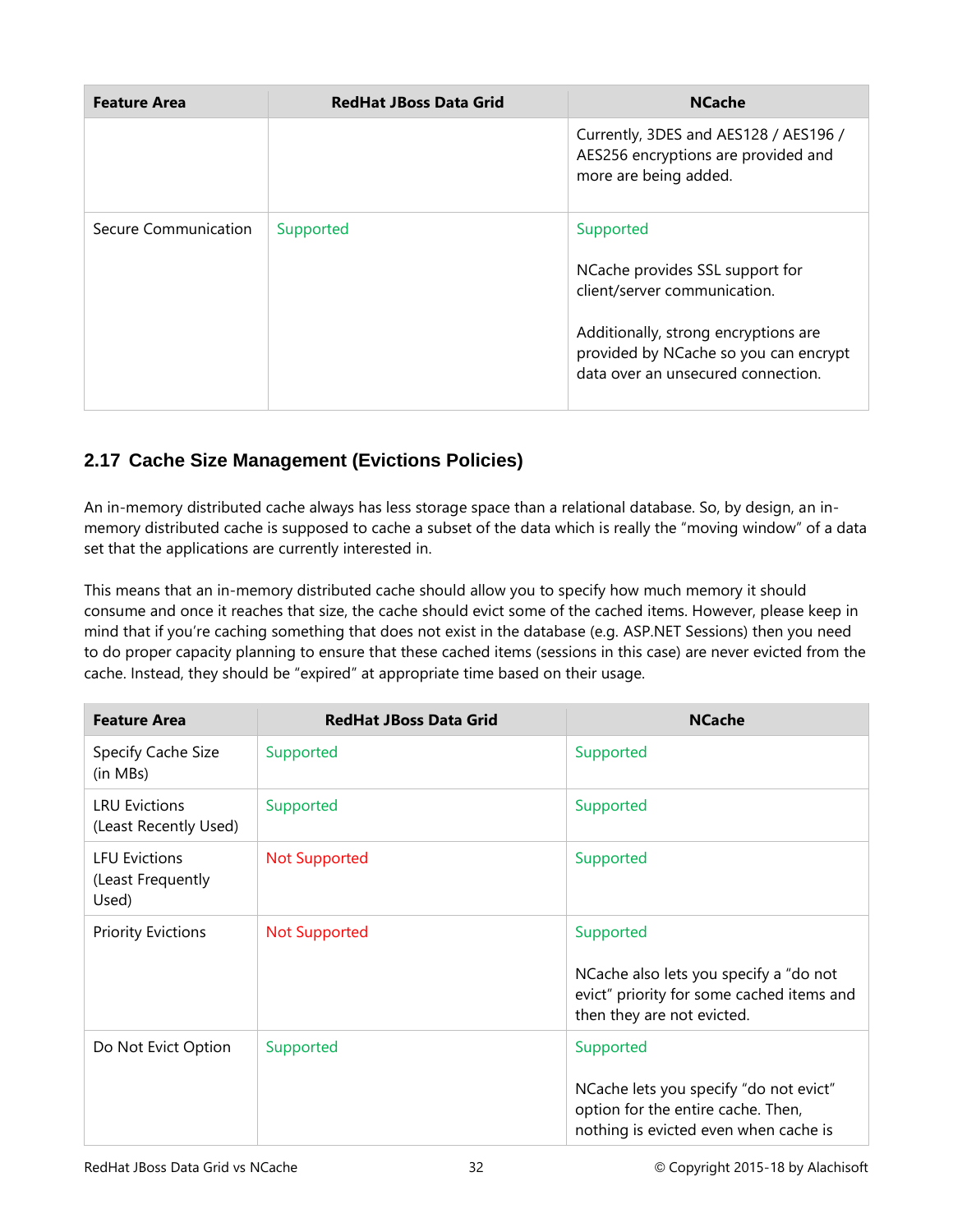| <b>Feature Area</b> | <b>RedHat JBoss Data Grid</b> | <b>NCache</b>                                                                                                                           |
|---------------------|-------------------------------|-----------------------------------------------------------------------------------------------------------------------------------------|
|                     |                               | full. Instead, the client applications<br>receive an error stating that the cache is<br>full when they try to add data to the<br>cache. |

#### <span id="page-34-0"></span>**2.18 Cache Administration**

Cache administration is a very important aspect of any distributed cache. A good cache should provide the following:

- 1. GUI based and command line tools for cache administration including cache creation and editing/updates.
- 2. GUI based tools to monitor cache activities at runtime.
- 3. Cache statistics based on PerfMon (since for Windows PerfMon is the standard)

NCache provides powerful support in all these areas.

Read more about it at [Administration and Monitoring Tools.](http://www.alachisoft.com/ncache/admin-monitor-tools.html)

| <b>Feature Area</b>                | <b>RedHat JBoss Data Grid</b> | <b>NCache</b>                                                                                                                                                                                                                                                                                                                                                                |
|------------------------------------|-------------------------------|------------------------------------------------------------------------------------------------------------------------------------------------------------------------------------------------------------------------------------------------------------------------------------------------------------------------------------------------------------------------------|
| Admin Tool (GUI)                   | Supported                     | Supported<br>NCache Manager is a powerful GUI tool<br>for NCache. It gives you an explorer style<br>view and lets you quickly administer the<br>cache cluster from a single place. This<br>includes cache creation/editing and<br>many other functions.                                                                                                                      |
| Monitoring Tool (GUI)              | Supported                     | Supported<br>NCache Monitor is a powerful GUI tool<br>that lets you monitor NCache cluster<br>wide activity from a single location. It<br>also lets you monitor all of NCache<br>clients from a single location.<br>And, you can incorporate non-NCache<br>PerfMon counters in it for comparison<br>with NCache stats. This real-time<br>comparison is often very important. |
| <b>Windows PerfMon</b><br>Counters | <b>Not Supported</b>          | Supported                                                                                                                                                                                                                                                                                                                                                                    |